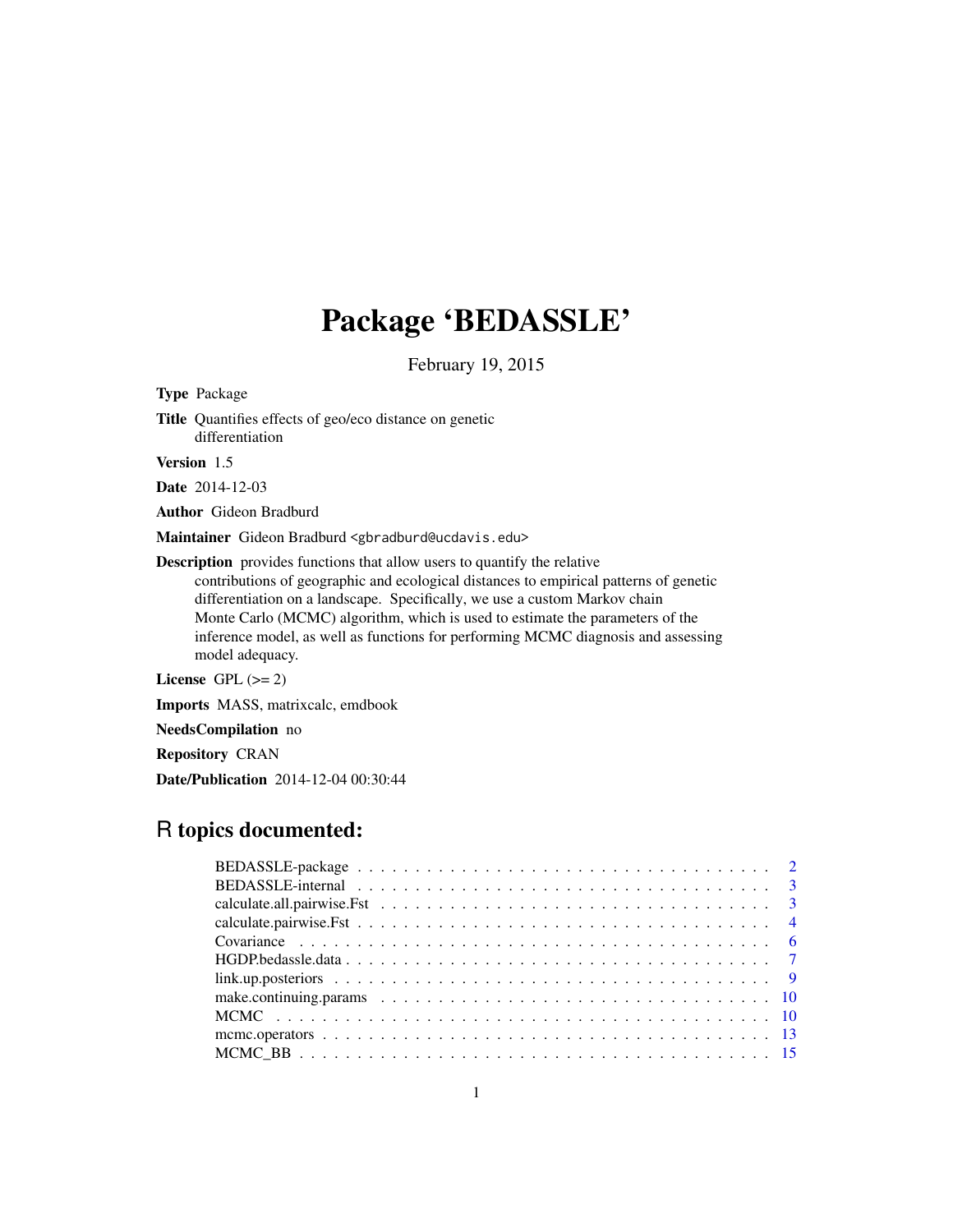<span id="page-1-0"></span>

|       | posterior.predictive.sample $\dots \dots \dots \dots \dots \dots \dots \dots \dots \dots \dots \dots \dots \dots \dots$ |    |
|-------|-------------------------------------------------------------------------------------------------------------------------|----|
| Index |                                                                                                                         | 32 |

BEDASSLE-package *Disentangling the contributions of geographic and ecological isolation to genetic differentiation*

# Description

This method models the covariance in allele frequencies between populations on a landscape as a decreasing function of their pairwise geographic and ecological distance. Allele frequencies are modeled as a spatial Gaussian process with a parametric covariance function. The parameters of this covariance function, as well as the spatially smoothed allele frequencies, are estimated in a custom Markov chain Monte Carlo.

# Details

| Package: | <b>BEDASSLE</b> |
|----------|-----------------|
| Type:    | Package         |
| Version: | 1.5             |
| Date:    | 2013-09-12      |
| License: | $GPL (=2)$      |
|          |                 |

The two inference functions are MCMC and MCMC\_BB, which call the Markov chain Monte Carlo algorithms on the standard and overdispersion (Beta-Binomial) models, respectively. To evaluate MCMC performance, there are a number of MCMC diagnosis and visualization functions, which variously show the trace, plots, marginal and joint marginal densities, and parameter acceptance rates. To evaluate model adequacy, there is a posterior predictive sample function (posterior.predictive.sample), and an accompanying function to plot its output and visually assess the model's ability to describe the user's data.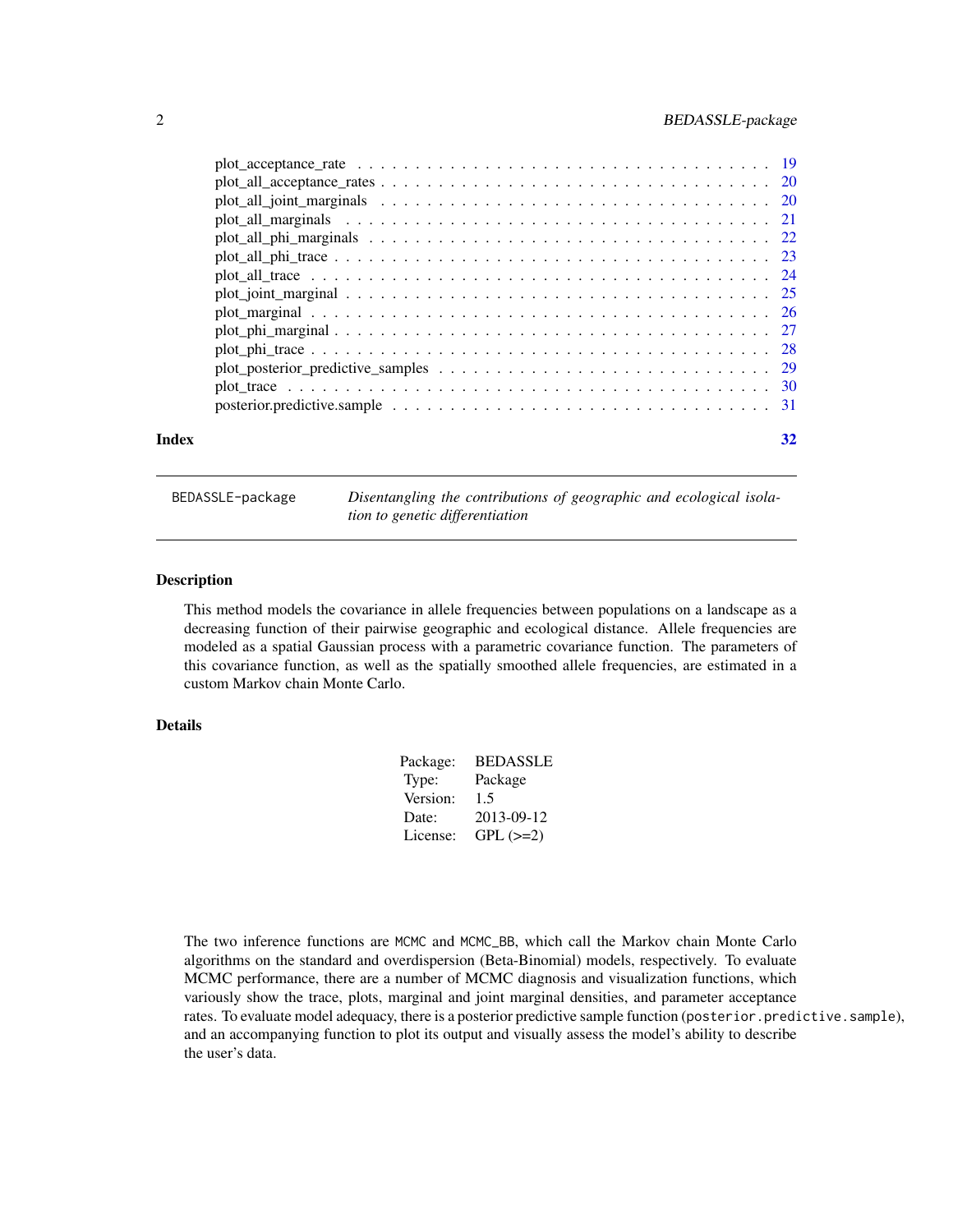# <span id="page-2-0"></span>BEDASSLE-internal 3

### Author(s)

Gideon Bradburd

Maintainer: Gideon Bradburd <gbradburd@ucdavis.edu>

# References

Bradburd, G.S., Ralph, P.L., and Coop, G.M. Disentangling the effects of geographic and ecological isolation on genetic differentiation. *Evolution* 2013.

BEDASSLE-internal *Internal BEDASSLE Functions*

# Description

Internal BEDASSLE functions

# Details

These functions are called by other functions (mostly MCMC and MCMC\_BB), and will not be called directly by the user.

# calculate.all.pairwise.Fst

*Calculates unbiased pairwise Fst between all sampled populations*

# Description

This function calculates unbiased  $F_{ST}$  (based on Weir and Hill's  $\theta$ , 2002), between all populations/individuals included in the counts matrix, and returns the results in a k by k matrix, where  $k = nrow(counts)$ . Loci for which either of the populations/individuals has missing data (i.e.  $$ the sample size is zero) are excluded.

#### Usage

```
calculate.all.pairwise.Fst(allele.counts, sample.sizes)
```

| allele.counts | A matrix of allelic count data, for which nrow = the number of populations                                                                                                                                                                                                                                               |
|---------------|--------------------------------------------------------------------------------------------------------------------------------------------------------------------------------------------------------------------------------------------------------------------------------------------------------------------------|
|               | and $ncol =$ the number of bi-allelic loci sampled. Each cell gives the number                                                                                                                                                                                                                                           |
|               | of times allele '1' is observed in each population. The choice of which allele is                                                                                                                                                                                                                                        |
|               | allele '1' is arbitrary, but must be consistent across all populations at a locus.                                                                                                                                                                                                                                       |
| sample.sizes  | A matrix of sample sizes, for which nrow = the number of populations and<br>$\text{ncol} = \text{the number of bi-allelic loci sampled (i.e. - the dimensions of sample. sizes}$<br>must match those of counts). Each cell gives the number of chromosomes suc-<br>cessfully genotyped at each locus in each population. |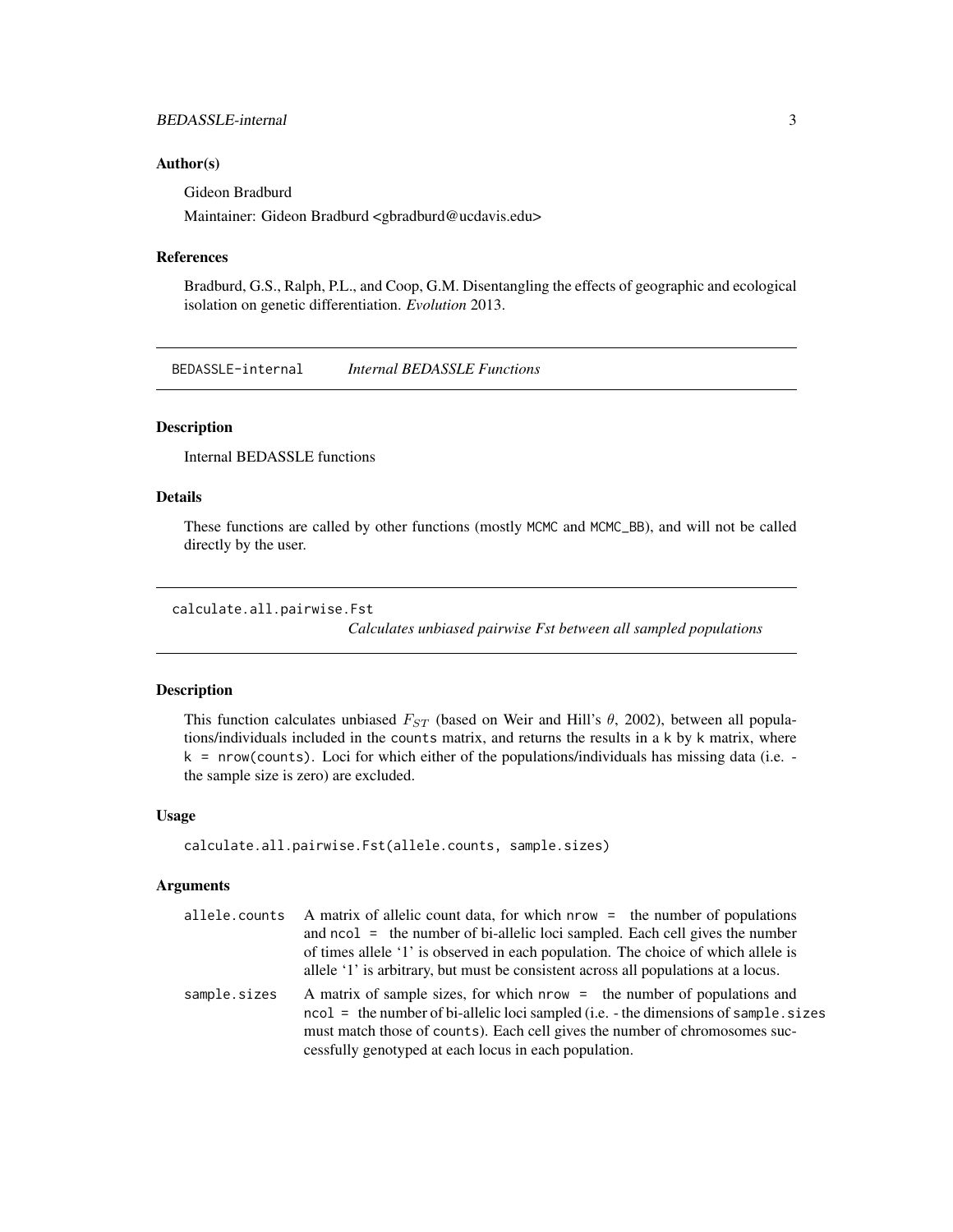<span id="page-3-0"></span>A matrix of pairwise, unbiased  $F_{ST}$ .

# Author(s)

Gideon Bradburd

# References

Weir,B.S. and W.G. Hill. 2002. Estimating F-statistics. Ann.Rev.Gen. 36:949-952.

# Examples

```
#With the HGDP dataset
data(HGDP.bedassle.data)
#Calculate pairwise Fst between all population pairs
hgdp.pairwise.Fst <- calculate.all.pairwise.Fst(
HGDP.bedassle.data$allele.counts,
HGDP.bedassle.data$sample.sizes
)
#Plot pairwise Fst against geographic distance
plot(HGDP.bedassle.data$GeoDistance,
hgdp.pairwise.Fst,
pch=19,
col=HGDP.bedassle.data$EcoDistance+1,
ylab="pairwise Fst",
xlab="geographic distance",
main="isolation by distance")
legend(x="bottomright",pch=19,col=c(1,2),
legend=c("same side of Himalayas",
"opposite sides of Himalayas"))
```
calculate.pairwise.Fst

*Calculates unbiased pairwise Fst between a pair of populations*

# Description

This function calculates unbiased  $F_{ST}$  (based on Weir and Hill's  $\theta$ , 2002), between a pair of populations/individuals. Loci for which either of the populations/individuals has missing data (i.e. - the sample size is zero) are excluded.

# Usage

calculate.pairwise.Fst(allele.counts, sample.sizes)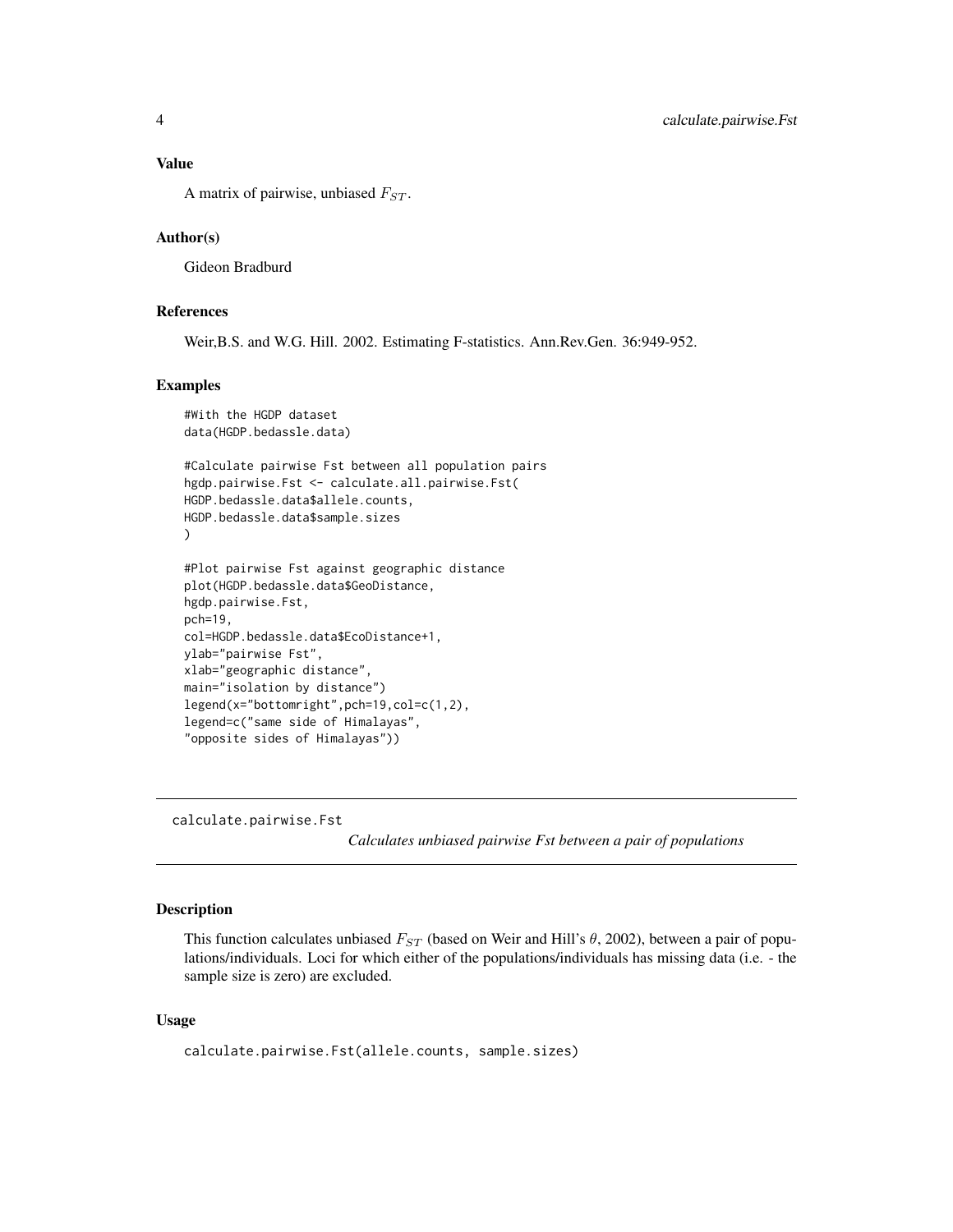# Arguments

|              | allele.counts A matrix of allele counts of dimensions nrow = 2, one for each of the two<br>populations/individuals between which pairwise $F_{ST}$ is being calculated, and<br>$\text{ncol} = \text{the number of loci genotyped.}$                                                                                                                                                         |
|--------------|---------------------------------------------------------------------------------------------------------------------------------------------------------------------------------------------------------------------------------------------------------------------------------------------------------------------------------------------------------------------------------------------|
| sample.sizes | A matrix of sample sizes of dimensions nrow $=$ 2, one for each of the two<br>populations/individuals between which pairwise $F_{ST}$ is being calculated, and<br>$\text{ncol}$ = the number of loci genotyped (i.e. - the dimensions of sample sizes<br>must match those of counts). Each cell gives the number of chromosomes<br>successfully genotyped at each locus in each population. |

# Value

Pairwise unbiased  $F_{ST}$  between a pair of populations/individuals

# Author(s)

Gideon Bradburd

# References

Weir,B.S. and W.G. Hill. 2002. Estimating F-statistics. Ann.Rev.Gen. 36:949-952.

# Examples

```
#With the HGDP dataset
data(HGDP.bedassle.data)
```

```
#Draw 2 populations at random from the Eurasian HGDP dataset
pop1 <- sample(nrow(HGDP.bedassle.data$allele.counts),1)
pop2 <- sample(nrow(HGDP.bedassle.data$allele.counts),1)
```

```
#Calculate unbiased Fst between them
pairwise.Fst <- calculate.pairwise.Fst(
HGDP.bedassle.data$allele.counts[c(pop1,pop2),],
HGDP.bedassle.data$sample.sizes[c(pop1,pop2),]
)
```

```
#Print that Fst to the console
print(sprintf("Fst between the %s population and the %s population is %s",
HGDP.bedassle.data$hgdp.metadata[pop1,1],
HGDP.bedassle.data$hgdp.metadata[pop2,1],
round(pairwise.Fst,3))
)
```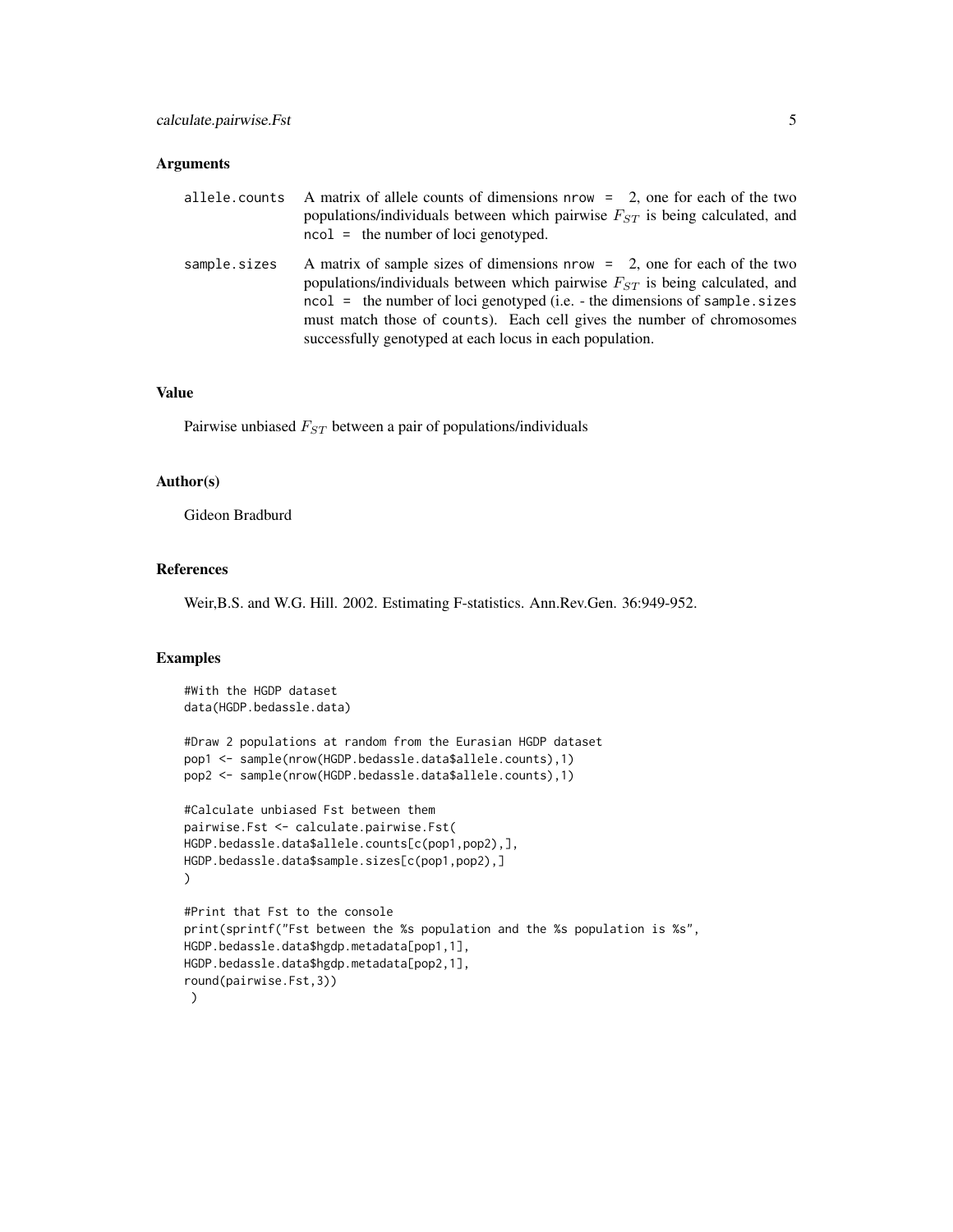# Description

This function parameterizes the decay in covariance of transformed allele frequencies between sampled populations/individuals over their pairwise geographic and ecological distance.

# Usage

Covariance(a0, aD, aE, a2, GeoDist, EcoDist, delta)

# Arguments

| a0      | This parameter controls the variance when pairwise distance is zero. It is the<br>variance of the population-specific transformed allelic deviate (theta) when pair-<br>wise distances are zero (i.e. when $D_{i,j} + E_{i,j} = 0$ ).                                                                                                                                                                                                                                                                                                                                                                                                                                                                                                               |
|---------|-----------------------------------------------------------------------------------------------------------------------------------------------------------------------------------------------------------------------------------------------------------------------------------------------------------------------------------------------------------------------------------------------------------------------------------------------------------------------------------------------------------------------------------------------------------------------------------------------------------------------------------------------------------------------------------------------------------------------------------------------------|
| aD      | This parameter gives the effect size of geographic distance $(D_{i,j})$ .                                                                                                                                                                                                                                                                                                                                                                                                                                                                                                                                                                                                                                                                           |
| аE      | This parameter gives the effect size(s) of ecological distance(s) $(E_{i,j})$ .                                                                                                                                                                                                                                                                                                                                                                                                                                                                                                                                                                                                                                                                     |
| a2      | This parameter controls the shape of the decay in covariance with distance.                                                                                                                                                                                                                                                                                                                                                                                                                                                                                                                                                                                                                                                                         |
| GeoDist | Pairwise geographic distance $(D_{i,j})$ . This may be Euclidean, or, if the geo-<br>graphic scale of sampling merits it, great-circle distance.                                                                                                                                                                                                                                                                                                                                                                                                                                                                                                                                                                                                    |
| EcoDist | Pairwise ecological distance(s) $(E_{i,j})$ , which may be continuous (e.g. - differ-<br>ence in elevation) or binary (same or opposite side of some hypothesized barrier<br>to gene flow).                                                                                                                                                                                                                                                                                                                                                                                                                                                                                                                                                         |
| delta   | This gives the size of the "delta shift" on the off-diagonal elements of the para-<br>metric covariance matrix, used to ensure its positive-definiteness (even, for ex-<br>ample, when there are separate populations sampled at the same geographic/ecological<br>coordinates). This value must be large enough that the covariance matrix is<br>positive-definite, but, if possible, should be smaller than the smallest off-diagonal<br>distance elements, lest it have an undue impact on inference. If the user is con-<br>cerned that the delta shift is too large relative to the pairwise distance elements<br>in D and E, she should run subsequent analyses, varying the size of delta, to see<br>if it has an impact on model inference. |

# Author(s)

Gideon Bradburd

# Examples

```
#With the HGDP dataset
data(HGDP.bedassle.data)
```
#Draw random values of the {alpha} parameters from their priors alpha0 <- rgamma(1,shape=1,rate=1)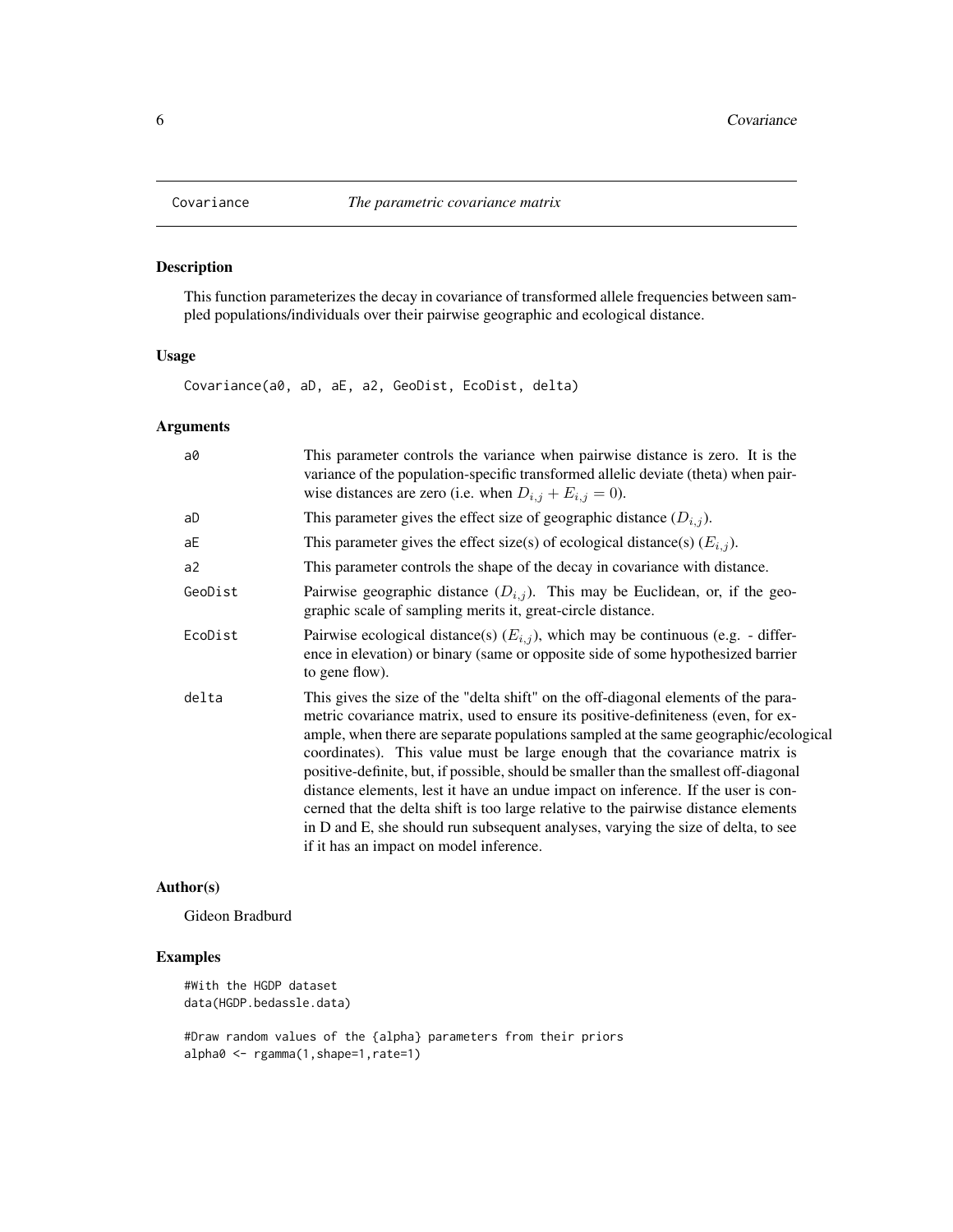# <span id="page-6-0"></span>HGDP.bedassle.data 7

```
alphaD <- rexp(1,rate=1)
alphaE <- matrix(rexp(1,rate=1),nrow=1,ncol=1)
alpha2 < - runif(1, 0.1, 2)#Parameterize the covariance function using the HGDP dataset distances (Geo and Eco)
example.covariance <- Covariance(a0 = alpha0,aD = alphaD,aE = alphaE,a2 = alpha2,
GeoDist = HGDP.bedassle.data$GeoDistance,
EcoDist = list(HGDP.bedassle.data$EcoDistance),
delta = 0.001)
#Plot the example covariance against geographic distance
plot(HGDP.bedassle.data$GeoDistance,
example.covariance,
pch=19,col=HGDP.bedassle.data$EcoDistance+1,
main="Covariance in allele frequencies across the Himalayas")
legend(x="topright",pch=19,col=c(1,2),
legend=c("same side of Himalayas",
"opposite sides of Himalayas"))
```
HGDP.bedassle.data *The Eurasian subset of the HGDP dataset used in example BEDASSLE analyses*

#### Description

The allelic counts, sample sizes, geographic distances, ecological distances, and population metadata from the 38 human populations used in example BEDASSLE analyses, subsetted from the Human Genome Diversity Panel (HGDP) dataset.

#### Usage

```
data(HGDP.bedassle.data)
```
# Format

The format is: List of 7

**\$ allele.counts :** int [1:38, 1:1000] 12 16 5 17 4 14 20 5 34 ...

- ...-  $\text{attr}(*, \text{"dimensionless"}$  = List of 2
- .. ..\$ : chr [1:38] "Adygei" "Basque" "Italian" "French" ...
- .. ..\$ : chr [1:1000] "rs13287637" "rs17792496" "rs1968588" ...

**\$ sample.sizes :** int [1:38, 1:1000] 34 48 24 56 30 50 56 ...

- ...-  $\text{attr}(*, \text{"dimnames"}$  = List of 2
- .. ..\$ : chr [1:38] "Adygei" "Basque" "Italian" "French" ...
- .. ..\$ : chr [1:1000] "rs13287637" "rs17792496" "rs1968588" ...

**\$ GeoDistance :** num [1:38, 1:38] 0 1.187 0.867 1.101 1.247 ...

\$ EcoDistance: num [1:38, 1:38] 0 0 0 0 0 0 0 0 0 0 ...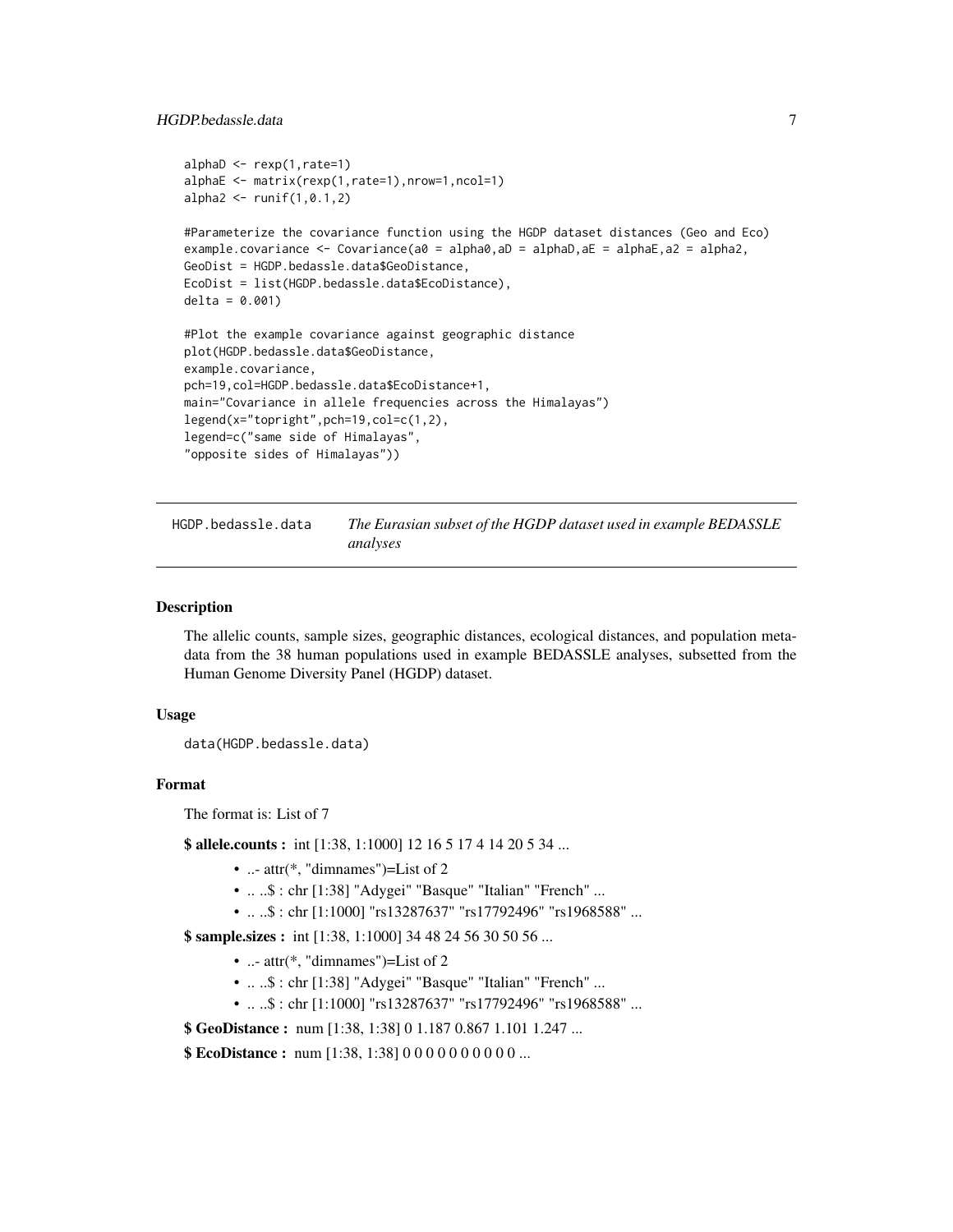- ...-  $attr(*, "dimensiones") = List of 2$
- .. ..\$ : chr [1:38] "1" "2" "3" "4" ...
- .. ..\$ : chr [1:38] "1" "2" "3" "4" ...

\$ number.of.populations: int 38

\$ number.of.loci : int 1000

\$ hgdp.metadata : 'data.frame': 38 obs. of 3 variables:

..\$ Population: chr [1:38] "Adygei" "Basque" "Italian" ...

- ..\$ Latitude : chr [1:38] "44" "43" "46" "46" ...
- ..\$ Longitude : chr [1:38] "39" "0" "10" "2" ...

# Details

- allele.counts A matrix of allelic count data, for which nrow = the number of populations and ncol = the number of bi-allelic loci sampled. Each cell gives the number of times allele '1' is observed in each population. The choice of which allele is allele '1' is arbitrary, but must be consistent across all populations at a locus.
- sample. sizes A matrix of sample sizes, for which nrow  $=$  the number of populations and ncol  $=$  the number of bi-allelic loci sampled (i.e. - the dimensions of sample.sizes must match those of counts). Each cell gives the number of chromosomes successfully genotyped at each locus in each population.
- **Geo.Distance** Pairwise geographic distance  $(D_{i,j})$ . This may be Euclidean, or, if the geographic scale of sampling merits it, great-circle distance. In the case of this dataset, it is great-circle distance.
- **Eco.Distance** Pairwise ecological distance(s)  $(E_{i,j})$ , which may be continuous (e.g. difference in elevation) or binary (same or opposite side of some hypothesized barrier to gene flow). In this case, the ecological distance is binary, representing whether a pair of populations occurs on the same side, or on opposite sides, of the Himalayas.
- number.of.populations The number of populations in the analysis. This should be equal to nrow(counts). In this dataset, there are 38 populations sampled.
- **number.of.loci** The number of loci in the analysis. This should be equal to ncol(counts). In this dataset, there are 1000 loci sampled.
- hgdp.metadata This data frame contains the metadata on the populations included in the analysis, including:
	- Population name
	- Latitude
	- Longitude

# Source

- Conrad et al. A worldwide survey of haplotype variation and linkage disequilibrium in the human genome. *Nature Genetics* 2008.
- Li et al. Worldwide human relationships inferred from genome-wide patterns of variation. *Science* 2008.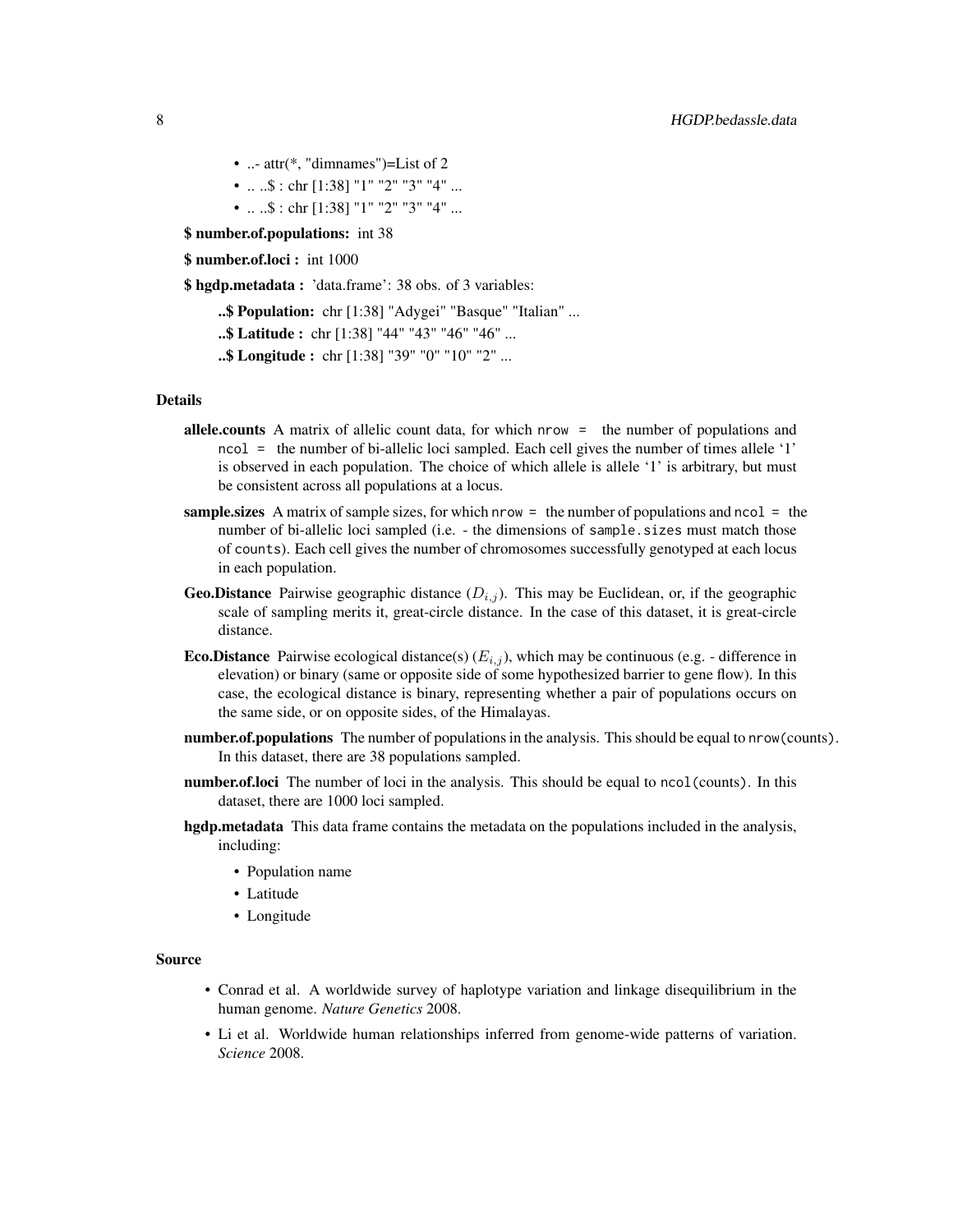# <span id="page-8-0"></span>link.up.posteriors 9

# References

Bradburd, G.S., Ralph, P.L., and Coop, G.M. Disentangling the effects of geographic and ecological isolation on genetic differentiation. *Evolution* 2013.

#### Examples

## see \command{MCMC}, \command{MCMC\_BB}, \command{calculate.pariwise.Fst}, ## \command{calculate.all.pairwise.Fst}, and \command{Covariance} for usage.

link.up.posteriors *Links up multiple MCMC output objects*

#### **Description**

Creates a single MCMC output object that links together the output from 2 different runs. To be used when analyses are run serially on a single dataset, with subsequent runs initiated at the parameter values estimated in the last generation of the previous MCMC run.

#### Usage

link.up.posteriors(MCMC.output1, MCMC.output2, linked.up.output.file.name)

# **Arguments**

| MCMC.output1               | The first (chronologically) MCMC output to be incorporated into the linked-up<br>output object.         |
|----------------------------|---------------------------------------------------------------------------------------------------------|
| MCMC.output2               | The second (chronologically) MCMC output to be incorporated into the linked-<br>up output object.       |
| linked.up.output.file.name | The linked-up MCMC object file name. The suffix ".Robj" will be appended to<br>the user-specified name. |
|                            |                                                                                                         |

# Details

Acceptance rates are re-calculated to be consistent across the new, larger MCMC object. The function is also flexible with respect to the model parameterization (e.g. - it will recognize, for example, whether users have specified the standard or beta-binomial models, or whether users have specified one, or more than one, alphaE parameters).

#### Author(s)

Gideon Bradburd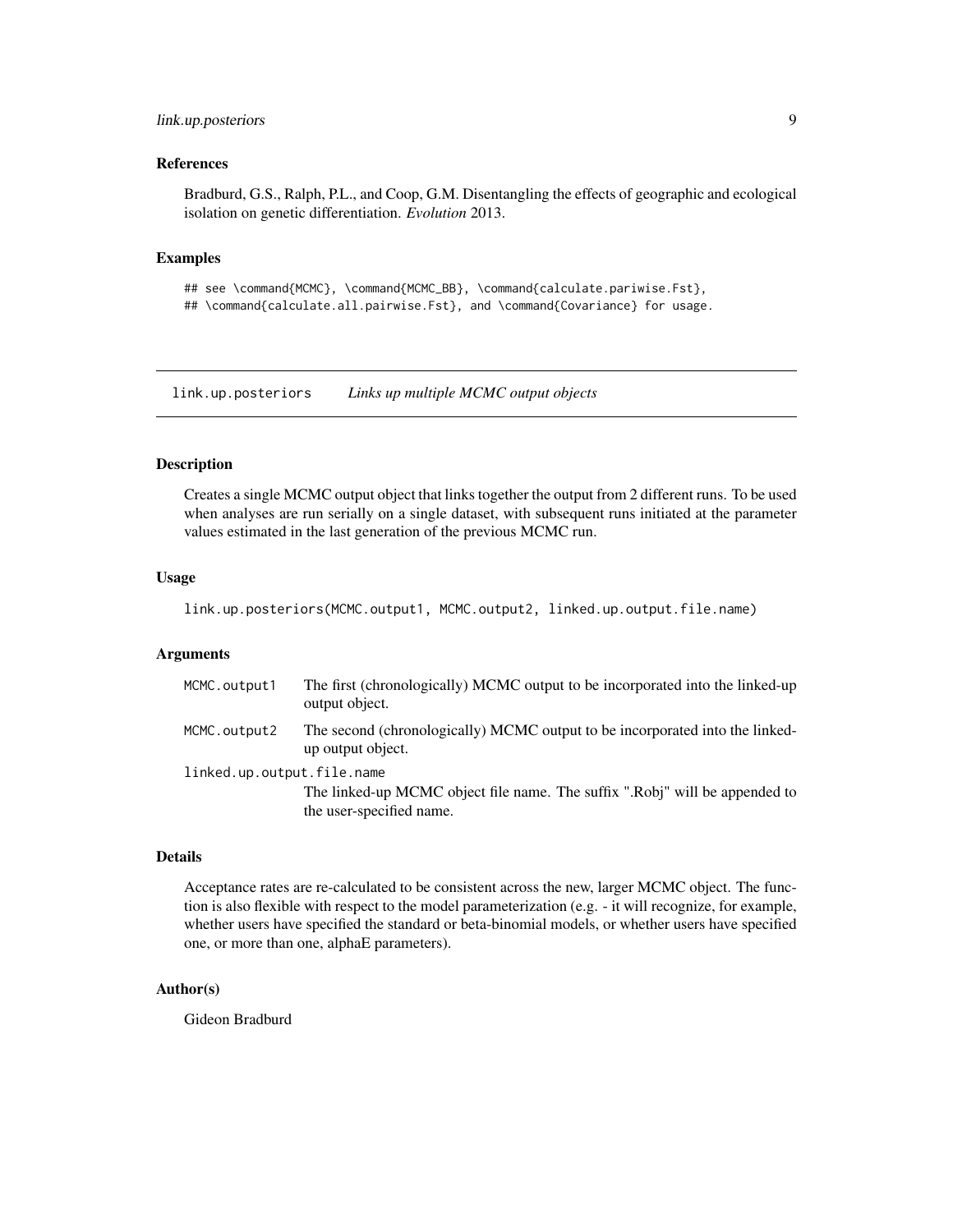```
make.continuing.params
```
*Generates an R object containing the last parameter values of an MCMC run (to be used for a subsequent run)*

# Description

This function creates an R object that contains the parameter values read from the last generation of a previous MCMC run. This R object can then be used to initiate a subsequent analysis, effectively creating a single long chain. [A single MCMC object from both runs can be created using the function link.up.posteriors].

### Usage

make.continuing.params(MCMC.output, file.name)

# Arguments

| MCMC.output | The standard MCMC output file generated from a BEDASSLE run.                                       |  |
|-------------|----------------------------------------------------------------------------------------------------|--|
| file.name   | The user-defined name assigned to the R object of parameters to be used in<br>continuing analysis. |  |

# Author(s)

Gideon Bradburd

MCMC *Runs the Markov chain Monte Carlo with the standard (Binomial) model*

#### Description

This function initiates the Markov chain Monte Carlo (MCMC) for the binomial BEDASSLE model.

# Usage

MCMC(counts, sample\_sizes, D, E, k, loci, delta, aD\_stp, aE\_stp, a2\_stp, thetas\_stp, mu\_stp, ngen, printfreq, savefreq, samplefreq, directory = NULL, prefix = "", continue = FALSE, continuing.params = NULL)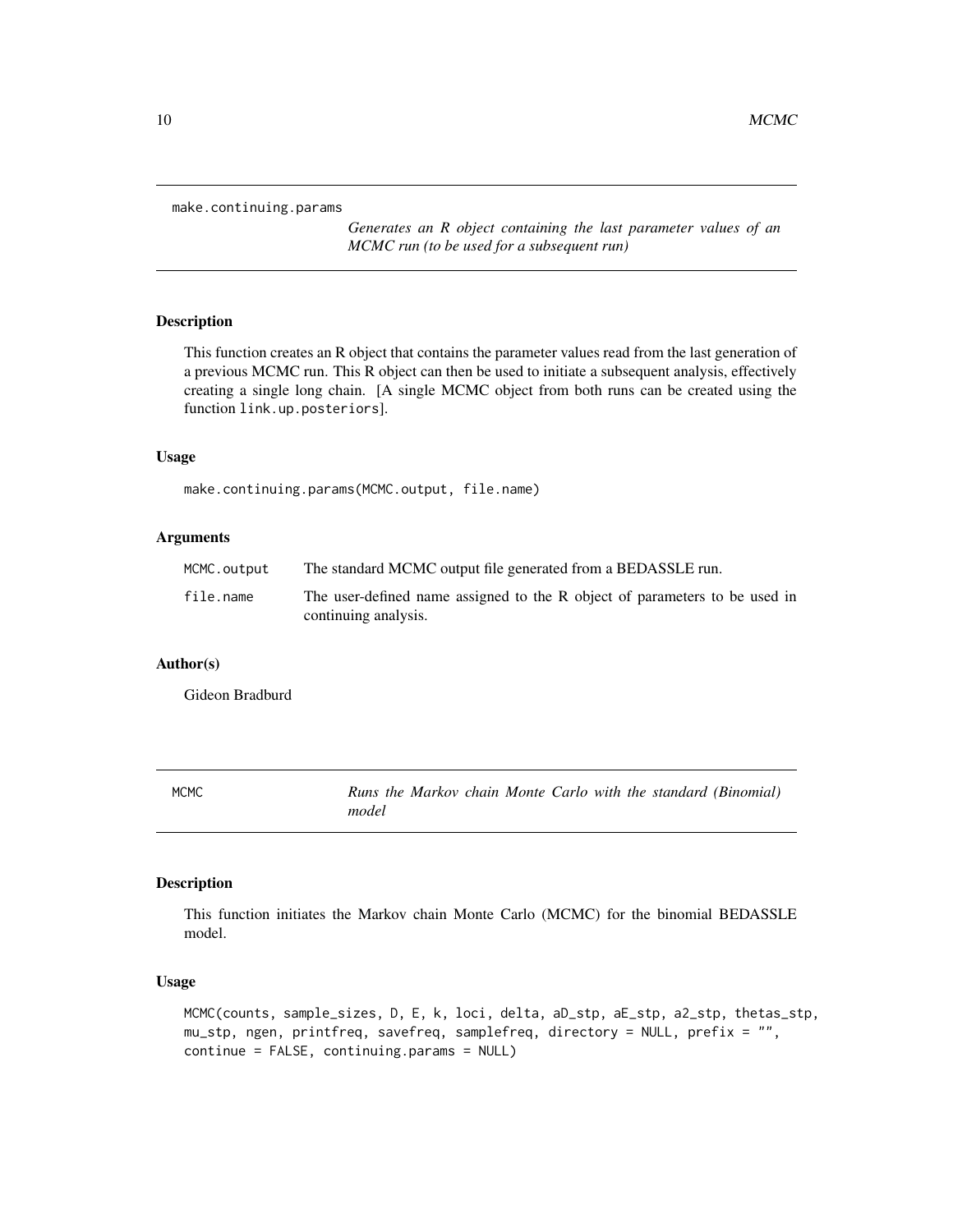# $MCMC$  11

| counts       | A matrix of allelic count data, for which nrow = the number of populations<br>and ncol = the number of bi-allelic loci sampled. Each cell gives the number<br>of times allele '1' is observed in each population. The choice of which allele is<br>allele '1' is arbitrary, but must be consistent across all populations at a locus.                                                                                                                                                                                                                                                                                                                                                                                                  |  |
|--------------|----------------------------------------------------------------------------------------------------------------------------------------------------------------------------------------------------------------------------------------------------------------------------------------------------------------------------------------------------------------------------------------------------------------------------------------------------------------------------------------------------------------------------------------------------------------------------------------------------------------------------------------------------------------------------------------------------------------------------------------|--|
| sample_sizes | A matrix of sample sizes, for which nrow = the number of populations and<br>ncol = the number of bi-allelic loci sampled (i.e. - the dimensions of sample. sizes<br>must match those of counts). Each cell gives the number of chromosomes suc-<br>cessfully genotyped at each locus in each population.                                                                                                                                                                                                                                                                                                                                                                                                                               |  |
| D            | Pairwise geographic distance $(D_{i,j})$ . This can be two-dimensional Euclidean<br>distance, or great-circle distance, or, in fact, any positive definite matrix (deriv-<br>ing, for instance, from a resistance distance). However, note that the algorithm<br>silently restricts the prior on the alpha parameters, and specifically the alpha_2<br>parameter, to the part of parameter space that results in valid covariance matri-<br>ces; in the case of two-dimensional Euclidean distances, this will not happen,<br>since any value of alpha_2 between 0 and 2 is valid (see Guillot et al.'s "Valid<br>covariance models for the analysis of geographical genetic variation" for more<br>detail on this).                   |  |
| E            | Pairwise ecological distance(s) $(E_{i,j})$ , which may be continuous (e.g. - differ-<br>ence in elevation) or binary (same or opposite side of some hypothesized barrier<br>to gene flow). Users may specify one or more ecological distance matrices. If<br>more than one is specified, they should be formatted as a list.                                                                                                                                                                                                                                                                                                                                                                                                          |  |
| k            | The number of populations in the analysis. This should be equal to nrow (counts).                                                                                                                                                                                                                                                                                                                                                                                                                                                                                                                                                                                                                                                      |  |
| loci         | The number of loci in the analysis. This should be equal to ncol (counts)                                                                                                                                                                                                                                                                                                                                                                                                                                                                                                                                                                                                                                                              |  |
| delta        | The size of the "delta shift" on the off-diagonal elements of the parametric<br>covariance matrix, used to ensure its positive-definiteness (even, for example,<br>when there are separate populations sampled at the same geographic/ecological<br>coordinates). This value must be large enough that the covariance matrix is<br>positive-definite, but, if possible, should be smaller than the smallest off-diag-<br>onal distance elements, lest it have an undue impact on inference. If the user is<br>concerned that the delta shift is too large relative to the pairwise distance ele-<br>ments in D and E, she should run subsequent analyses, varying the size of delta,<br>to see if it has an impact on model inference. |  |
| aD_stp       | The scale of the tuning parameter on aD (alphaD). The scale of the tuning pa-<br>rameter is the standard deviation of the normal distribution from which small<br>perturbations are made to those parameters updated via a random-walk sampler.<br>A larger value of the scale of the tuning parameter will lead to, on average, larger<br>proposed moves and lower acceptance rates (for more on acceptance rates, see<br>plot_acceptance_rate).                                                                                                                                                                                                                                                                                      |  |
| aE_stp       | The scale of the tuning parameter on aE (alphaE). If there are multiple ecological<br>distances included in the analysis, there will be multiple alphaE parameters (one<br>for each matrix in the list of E). These may be updated all with the same scale of<br>a tuning parameter, or they can each get their own, in which case aE_stp should<br>be a vector of length equal to the number of ecological distance variables.                                                                                                                                                                                                                                                                                                        |  |
| a2_stp       | The scale of the tuning parameter on a2 (alpha_2).                                                                                                                                                                                                                                                                                                                                                                                                                                                                                                                                                                                                                                                                                     |  |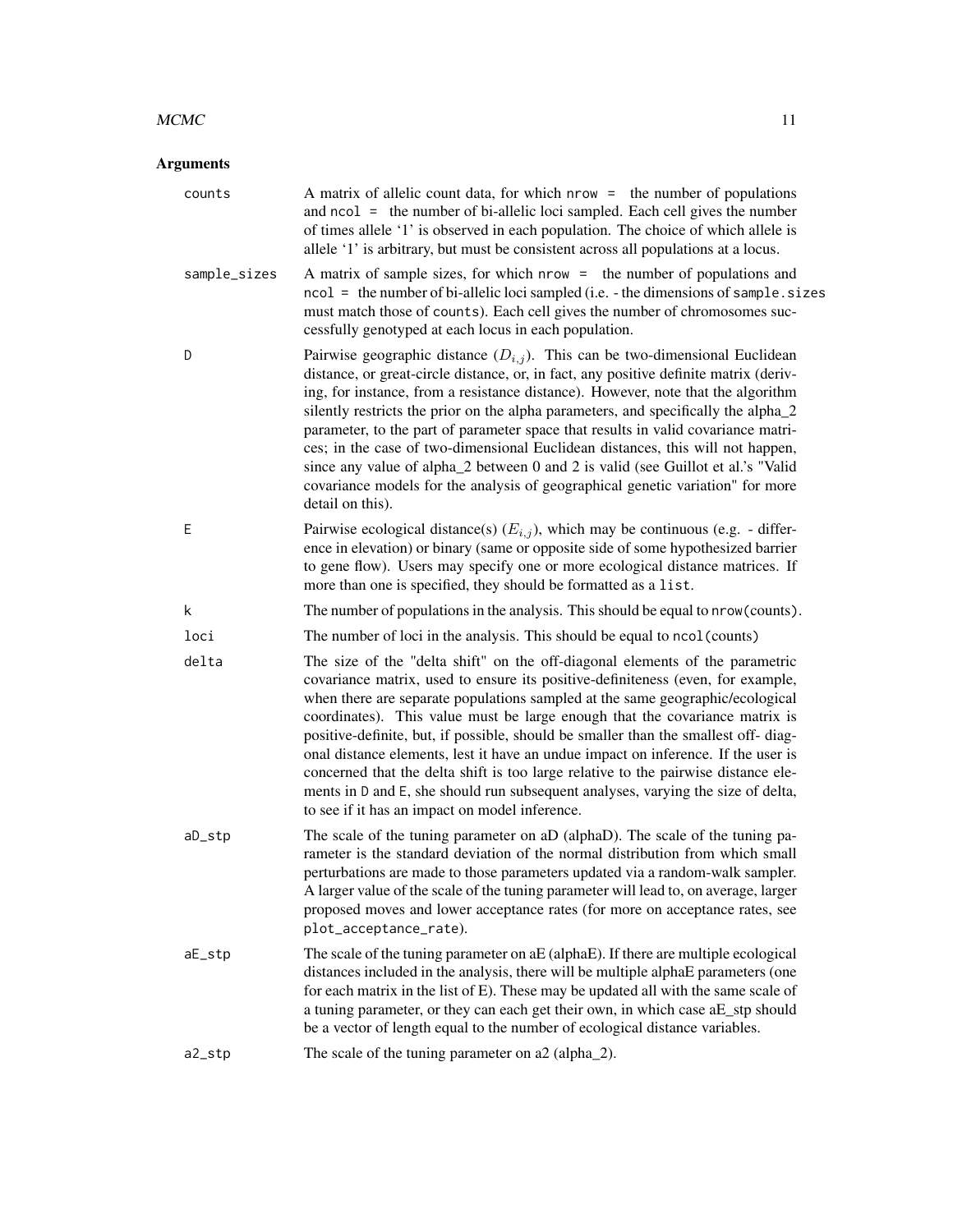| thetas_stp        | The scale of the tuning parameter on the theta parameters.                                                                                                                                                                                                                                                                                                                                                                                                                                                                                                 |  |
|-------------------|------------------------------------------------------------------------------------------------------------------------------------------------------------------------------------------------------------------------------------------------------------------------------------------------------------------------------------------------------------------------------------------------------------------------------------------------------------------------------------------------------------------------------------------------------------|--|
| $mu\_stp$         | The scale of the tuning parameter on mu.                                                                                                                                                                                                                                                                                                                                                                                                                                                                                                                   |  |
| ngen              | The number of generations over which to run the MCMC (one parameter is<br>updated at random per generation, with mu, theta, and phi all counting, for the<br>purposes of updates, as one parameter).                                                                                                                                                                                                                                                                                                                                                       |  |
| printfreq         | The frequency with which MCMC progress is printed to the screen. If printfreq =1000,<br>an update with the MCMC generation number and the posterior probability at<br>that generation will print to the screen every 1000 generations.                                                                                                                                                                                                                                                                                                                     |  |
| savefreq          | The frequency with which the MCMC saves its output as an R object (save freq $=$<br>50,000 means that MCMC output is saved every 50,000 generations). If ngen is<br>large, this saving process may be computationally expensive, and so should not<br>be performed too frequently. However, users may wish to evalute MCMC per-<br>formance while the chain is still running, or may be forced to truncate runs early,<br>and should therefore specify a savefreq that is less than ngen. We recommend<br>a savefreq of between 1/10th and 1/20th of ngen. |  |
| samplefreq        | The thinning of the MCMC chain (sample freq $= 1000$ means that the parame-<br>ter values saved in the MCMC output are sampled once every 1000 generations).<br>A higher samplefreq will decrease parameter autocorrelation time. However,<br>there is still information in autocorrelated draws from the joint posterior, so the<br>samplefreq should be viewed merely as a computational convenience, to de-<br>crease the size of the MCMC output objects.                                                                                              |  |
| directory         | If specified, this points to a directory into which output will be saved.                                                                                                                                                                                                                                                                                                                                                                                                                                                                                  |  |
| prefix            | If specified, this prefix will be added to all output file names.                                                                                                                                                                                                                                                                                                                                                                                                                                                                                          |  |
| continue          | If TRUE, this will initiate the MCMC chain from the last parameter values of a<br>previous analysis. This option can be used to effectively increase the ngen of<br>an initial run. If FALSE, the MCMC will be initiated from random parameter<br>values.                                                                                                                                                                                                                                                                                                  |  |
| continuing.params |                                                                                                                                                                                                                                                                                                                                                                                                                                                                                                                                                            |  |
|                   | The list of parameter values used to initiate the MCMC if continue $=$ TRUE. If<br>the user wants to continue an analysis on a dataset, these should be the param-<br>eter values from the last generation of the previous analysis. This list may be<br>generated using the function make.continuing.params.                                                                                                                                                                                                                                              |  |

This function saves an MCMC output object at intervals specified by savefreq. This object may be ported into R working memory using the *base* function load.

As with any MCMC method, it is very important here to perform MCMC diagnosis and evaluate chain mixing. I have provided a number of MCMC diagnosis graphing functions for user convenience in visually assessing MCMC output. These include plot\_all\_trace;plot\_all\_marginals; plot\_all\_joint\_marginals; and plot\_all\_acceptance\_rates. To evaluate model adequacy, users should use posterior.predictive.sample and plot\_posterior\_predictive\_sample. These MCMC diagnosis/model adequacy functions all call the standard MCMC output R object that the BEDASSLE MCMC generates as their principal argument.

If users wish to start another MCMC run from where the current run left off, they should use make.continuing.params, and initiate the new run with option continue = TRUE and the continuing.params list from the previous run specified.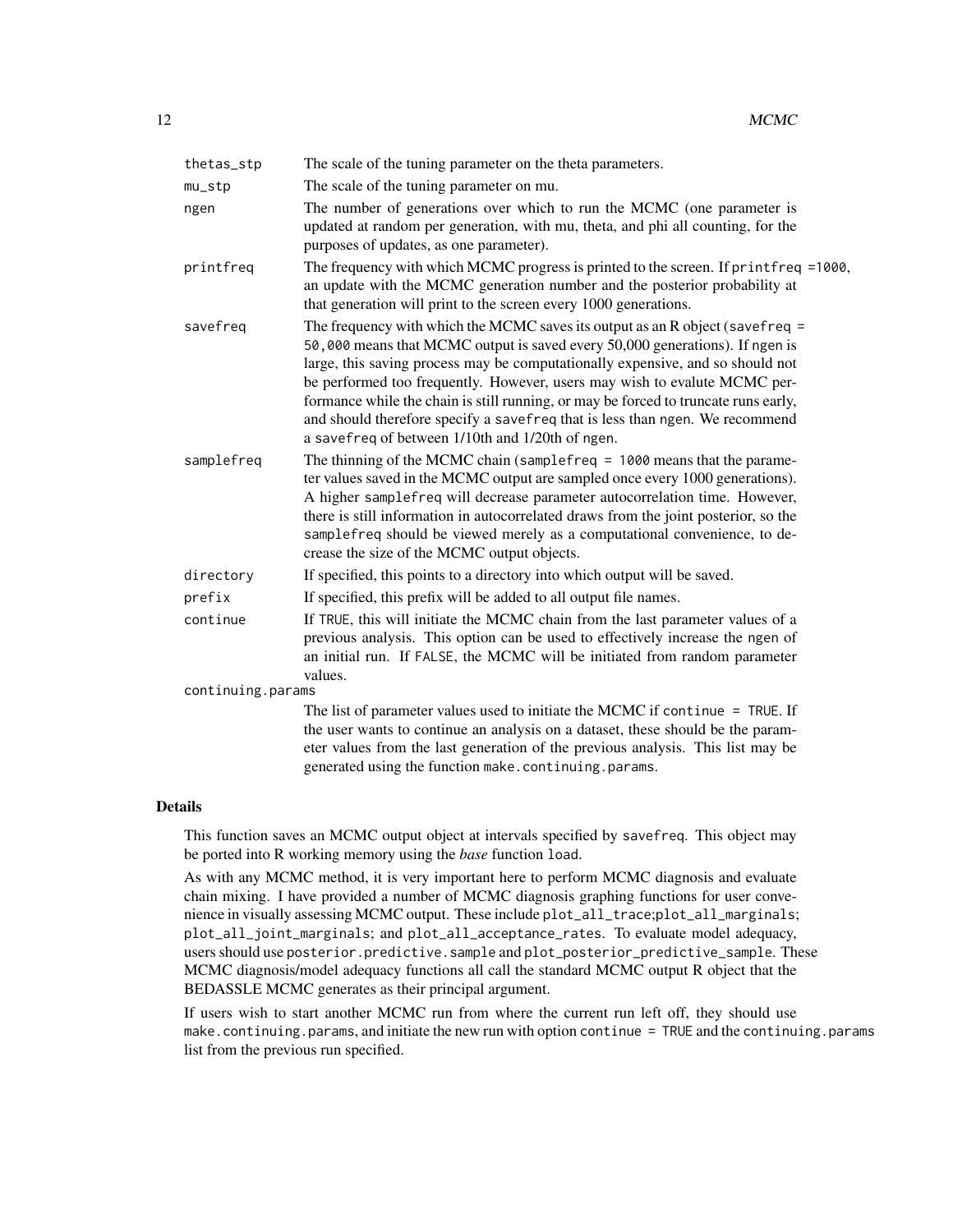# <span id="page-12-0"></span>mcmc.operators 13

# Author(s)

Gideon Bradburd

# References

Bradburd, G.S., Ralph, P.L., and Coop, G.M. Disentangling the effects of geographic and ecological isolation on genetic differentiation. *Evolution* 2013.

# Examples

```
#With the HGDP dataset and mcmc operators
data(HGDP.bedassle.data)
data(mcmc.operators)
```

```
#The value of delta may set off warnings,
#so temporarily disable warnings.
op <- options("warn")
options(varn = -1)
```

```
#Call the Markov chain Monte Carlo for the standard model
MCMC(
counts = HGDP.bedassle.data$allele.counts,
sample_sizes = HGDP.bedassle.data$sample.sizes,
D = HGDP.bedassle.data$GeoDistance,
E = HGDP.bedassle.data$EcoDistance,
k = HGDP.bedassle.data$number.of.populations,
loci = HGDP.bedassle.data$number.of.loci,
delta = mcmc.operators$delta,
aD_stp = mcmc.operators$aD_stp,
aE_stp = mcmc.operators$aE_stp,
a2_stp = mcmc.operators$a2_stp,
thetas_stp = mcmc.operators$thetas_stp,
mu_stp = mcmc.operators$mu_stp,
ngen = mcmc.operators$ngen,
printfreq = mcmc.operators$printfreq,
savefreq = mcmc.operators$savefreq,
samplefreq = mcmc.operators$samplefreq,
directory = NULL,
prefix = mcmc.operators$prefix,
continue = FALSE,
continuing.params = NULL
)
#Re-enable warnings
```

```
options(op)
```
mcmc.operators *Operator parameters that control the operation of the MCMC*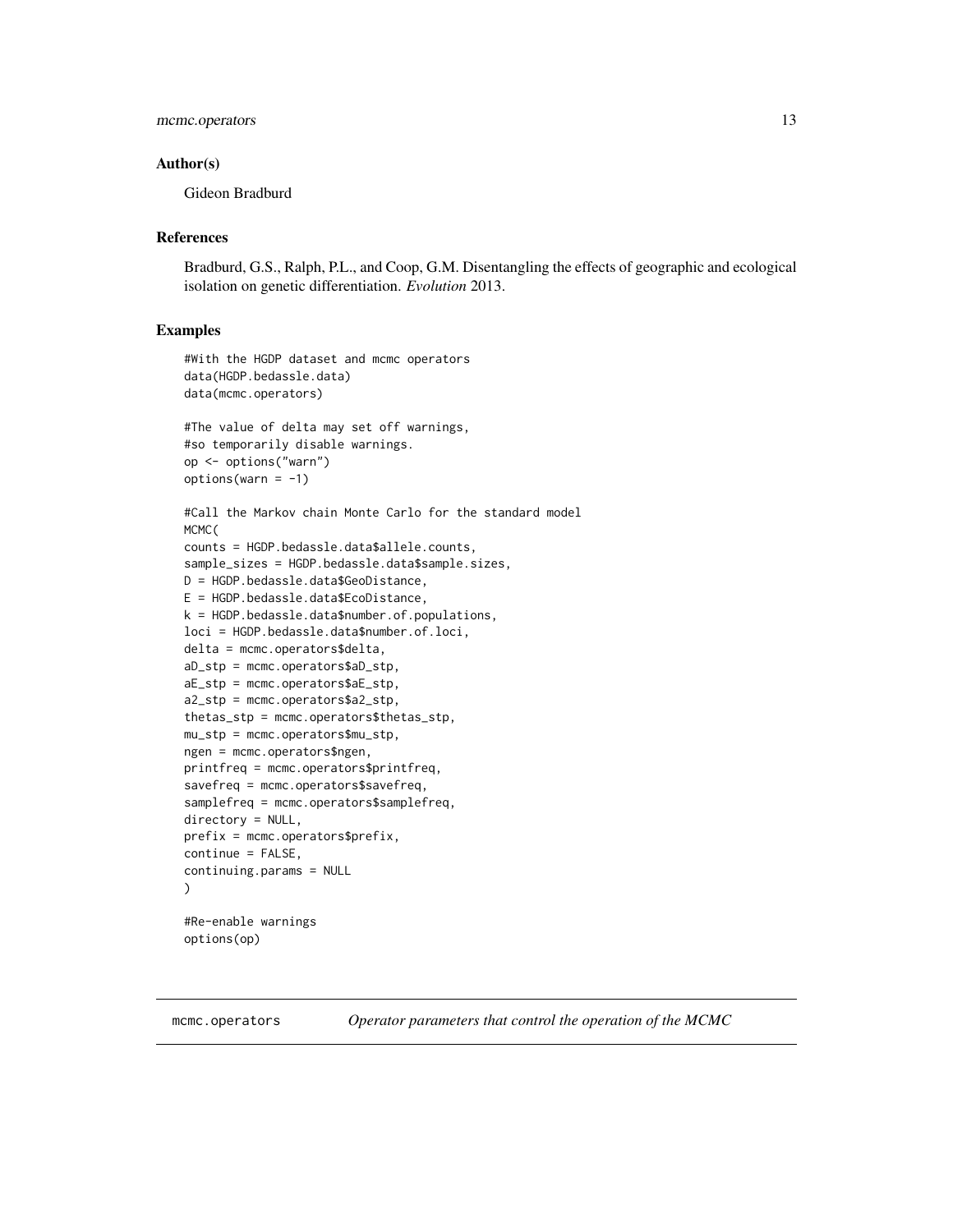#### Description

These parameters, which are passed to the MCMC and MCMC\_BB functions, control the operation of the MCMC. They specify the number of generations over which the MCMC runs; the scales of the tuning parameters (stp) for all parameters updated via random-walk samplers; the save, print, and sample frequency of the chain, and the output file names.

# Usage

data(mcmc.operators)

# Format

The format is: List of 12

\$ delta : num 0.001

```
$ aD_stp: num 0.0018
```
\$ **aE\_stp** : num 0.04

- \$ **a2** stp: num 0.0035
- \$ phi\_stp : num 30
- \$ thetas stp: num 0.07
- \$ mu\_stp : num 0.17
- \$ ngen : num 100
- \$ printfreq : num 2
- **\$ savefreq : num 100**

# \$ samplefreq: num 5

\$ prefix : chr "example\_"

# Details

- delta The size of the "delta shift" on the off-diagonal elements of the parametric covariance matrix, used to ensure its positive-definiteness (even, for example, when there are separate populations sampled at the same geographic/ecological coordinates). This value must be large enough that the covariance matrix is positive-definite, but, if possible, should be smaller than the smallest off-diagonal distance elements, lest it have an undue impact on inference. If the user is concerned that the delta shift is too large relative to the pairwise distance elements in D and E, she should run subsequent analyses, varying the size of delta, to see if it has an impact on model inference.
- aD\_stp The scale of the tuning parameter on aD (alphaD). The scale of the tuning parameter is the standard deviation of the normal distribution from which small perturbations are made to those parameters updated via a random-walk sampler. A larger value of the scale of the tuning parameter will lead to, on average, larger proposed moves and lower acceptance rates (for more on acceptance rates, see plot\_acceptance\_rate).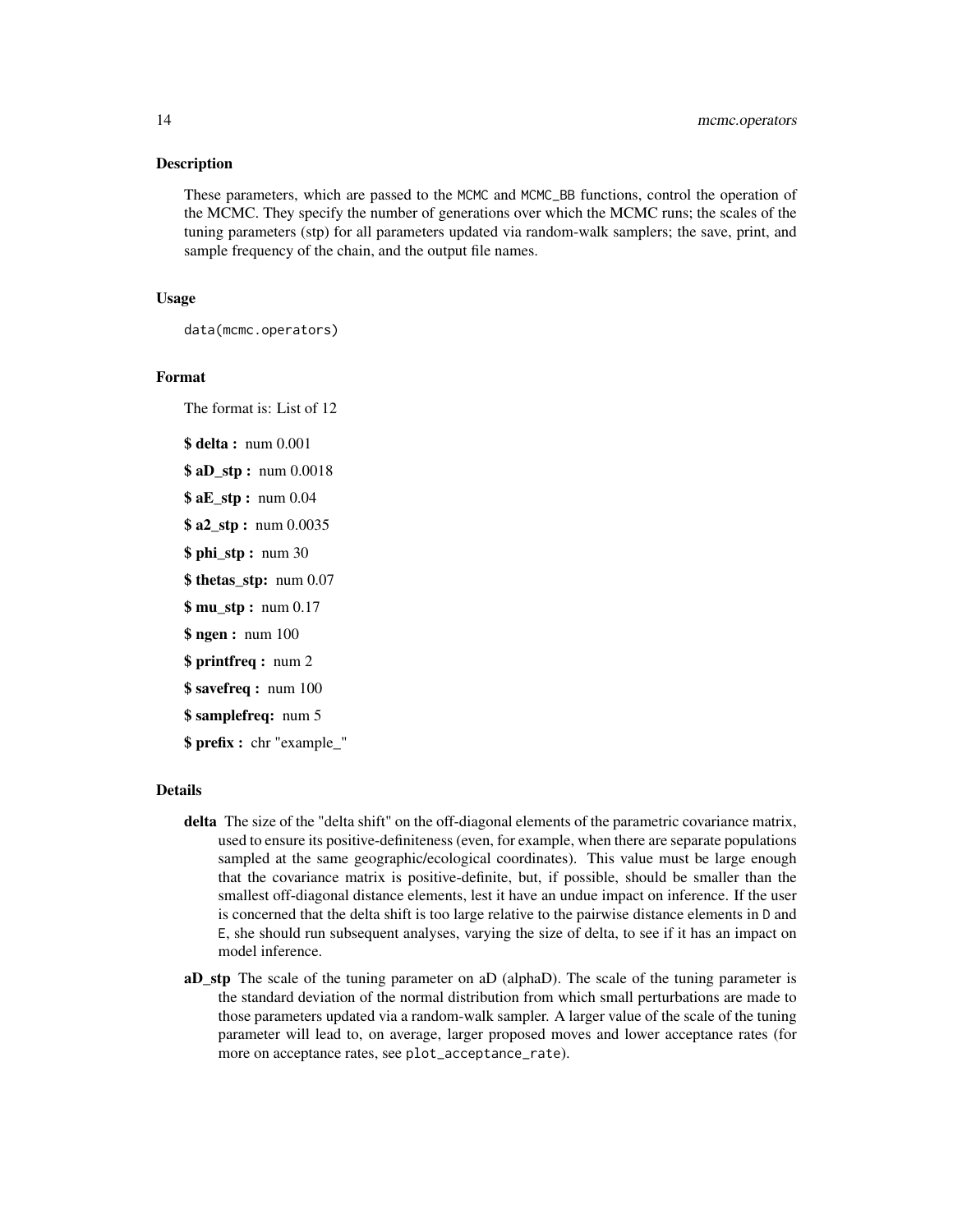- <span id="page-14-0"></span>aE\_stp The scale of the tuning parameter on aE (alphaE). If there are multiple ecological distances included in the analysis, there will be multiple alphaE parameters (one for each matrix in the list of E). These may be updated all with the same scale of a tuning parameter, or they can each get their own, in which case aE\_stp should be a vector of length equal to the number of ecological distance variables.
- a2\_stp The scale of the tuning parameter on a2 (alpha\_2).
- phi\_stp The scale of the tuning parameter on the phi parameters.
- thetas stp The scale of the tuning parameter on the theta parameters.
- mu stp The scale of the tuning parameter on mu.
- ngen The number of generations over which to run the MCMC (one parameter is updated at random per generation, with mu, theta, and phi all counting, for the purposes of updates, as one parameter).
- printfreq The frequency with which MCMC progress is printed to the screen. If printfreq =1000, an update with the MCMC generation number and the posterior probability at that generation will print to the screen every 1000 generations.
- **savefreq** The frequency with which the MCMC saves its output as an R object (savefreq  $=50,000$ ) means that MCMC output is saved every 50,000 generations). If ngen is large, this saving process may be computationally expensive, and so should not be performed too frequently. However, users may wish to evalute MCMC performance while the chain is still running, or may be forced to truncate runs early, and should therefore specify a savefreq that is less than ngen. We recommend a savefreq of between 1/10th and 1/20th of ngen.
- samplefreq The thinning of the MCMC chain (samplefreq = 1000 means that the parameter values saved in the MCMC output are sampled once every 1000 generations). A higher samplefreq will decrease parameter autocorrelation time. However, there is still information in autocorrelated draws from the joint posterior, so the samplefreq should be viewed merely as a computational convenience, to decrease the size of the MCMC output objects.

prefix If specified, this prefix will be added to all output file names.

# Examples

## see \command{MCMC} and \command{MCMC\_BB} for example usage.

| MCMC BB | Runs the Markov chain Monte Carlo with the overdispersion (Beta- |
|---------|------------------------------------------------------------------|
|         | Binomial) model                                                  |

#### Description

This function initiates the Markov chain Monte Carlo (MCMC) for the beta-binomial BEDASSLE model. The beta-binomial model allows populations to diverge from the model's expectations based on their location and their neighbors.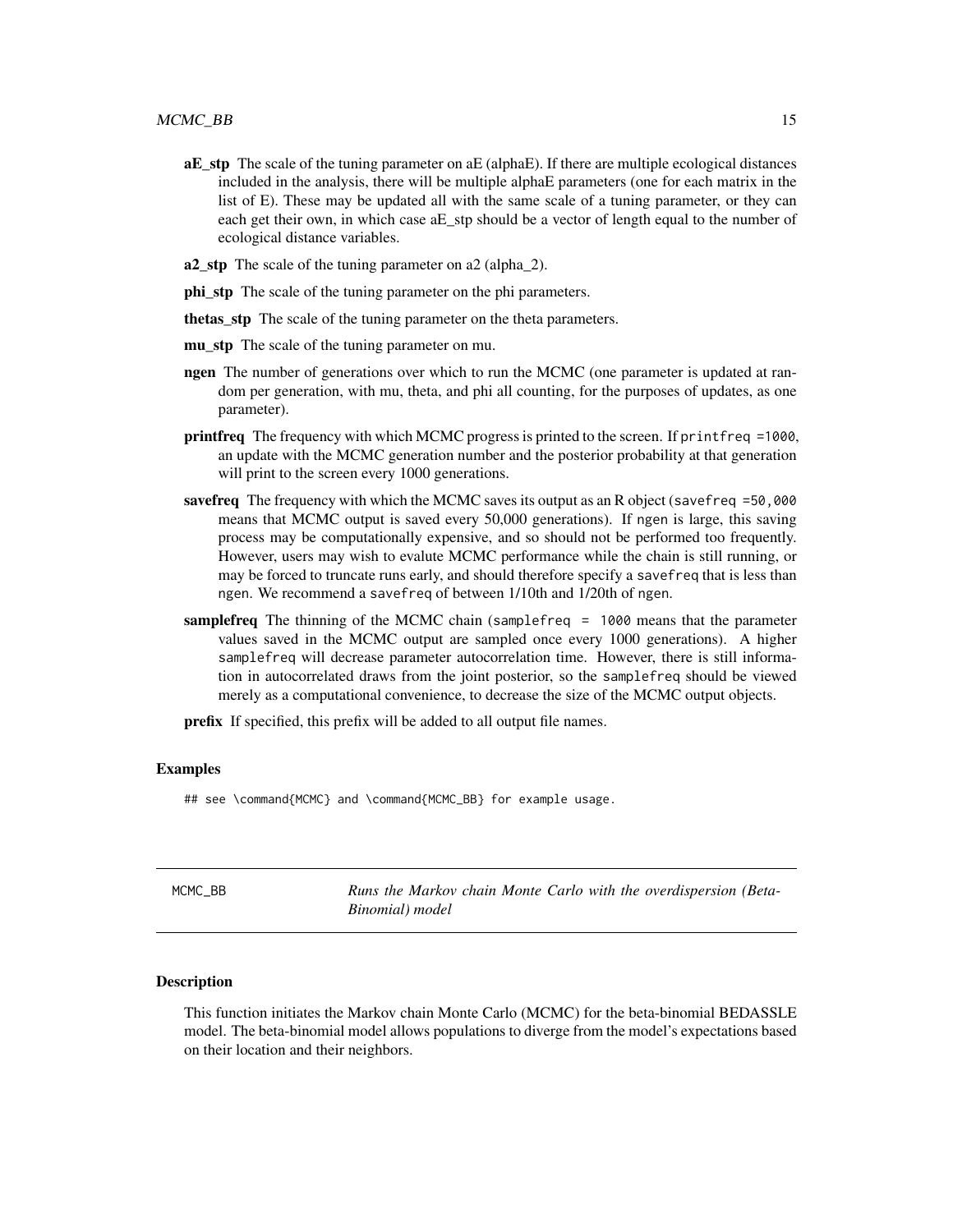# Usage

MCMC\_BB(counts, sample\_sizes, D, E, k, loci, delta, aD\_stp, aE\_stp, a2\_stp, phi\_stp, thetas\_stp, mu\_stp, ngen, printfreq, savefreq, samplefreq, directory = NULL, prefix = "", continue = FALSE, continuing.params = NULL)

| counts       | A matrix of allelic count data, for which nrow = the number of populations<br>and $ncol =$ the number of bi-allelic loci sampled. Each cell gives the number<br>of times allele '1' is observed in each population. The choice of which allele is<br>allele '1' is arbitrary, but must be consistent across all populations at a locus.                                                                                                                                                                                                                                                                                                                                                                                                |  |
|--------------|----------------------------------------------------------------------------------------------------------------------------------------------------------------------------------------------------------------------------------------------------------------------------------------------------------------------------------------------------------------------------------------------------------------------------------------------------------------------------------------------------------------------------------------------------------------------------------------------------------------------------------------------------------------------------------------------------------------------------------------|--|
| sample_sizes | A matrix of sample sizes, for which nrow = the number of populations and<br>ncol = the number of bi-allelic loci sampled (i.e. - the dimensions of sample. sizes<br>must match those of counts). Each cell gives the number of chromosomes suc-<br>cessfully genotyped at each locus in each population.                                                                                                                                                                                                                                                                                                                                                                                                                               |  |
| D            | Pairwise geographic distance $(D_{i,j})$ . This can be two-dimensional Euclidean<br>distance, or great-circle distance, or, in fact, any positive definite matrix (deriv-<br>ing, for instance, from a resistance distance). However, note that the algorithm<br>silently restricts the prior on the alpha parameters, and specifically the alpha_2<br>parameter, to the part of parameter space that results in valid covariance matri-<br>ces; in the case of two-dimensional Euclidean distances, this will not happen,<br>since any value of alpha_2 between 0 and 2 is valid (see Guillot et al.'s "Valid<br>covariance models for the analysis of geographical genetic variation" for more<br>detail on this).                   |  |
| E            | Pairwise ecological distance(s) $(E_{i,j})$ , which may be continuous (e.g. - differ-<br>ence in elevation) or binary (same or opposite side of some hypothesized barrier<br>to gene flow). Users may specify one or more ecological distance matrices. If<br>more than one is specified, they should be formatted as a list.                                                                                                                                                                                                                                                                                                                                                                                                          |  |
| k            | The number of populations in the analysis. This should be equal to nrow (counts).                                                                                                                                                                                                                                                                                                                                                                                                                                                                                                                                                                                                                                                      |  |
| loci         | The number of loci in the analysis. This should be equal to ncol (counts)                                                                                                                                                                                                                                                                                                                                                                                                                                                                                                                                                                                                                                                              |  |
| delta        | The size of the "delta shift" on the off-diagonal elements of the parametric<br>covariance matrix, used to ensure its positive-definiteness (even, for example,<br>when there are separate populations sampled at the same geographic/ecological<br>coordinates). This value must be large enough that the covariance matrix is<br>positive-definite, but, if possible, should be smaller than the smallest off-diag-<br>onal distance elements, lest it have an undue impact on inference. If the user is<br>concerned that the delta shift is too large relative to the pairwise distance ele-<br>ments in D and E, she should run subsequent analyses, varying the size of delta,<br>to see if it has an impact on model inference. |  |
| aD_stp       | The scale of the tuning parameter on aD (alphaD). The scale of the tuning pa-<br>rameter is the standard deviation of the normal distribution from which small<br>perturbations are made to those parameters updated via a random-walk sampler.<br>A larger value of the scale of the tuning parameter will lead to, on average, larger<br>proposed moves and lower acceptance rates (for more on acceptance rates, see<br>plot_acceptance_rate).                                                                                                                                                                                                                                                                                      |  |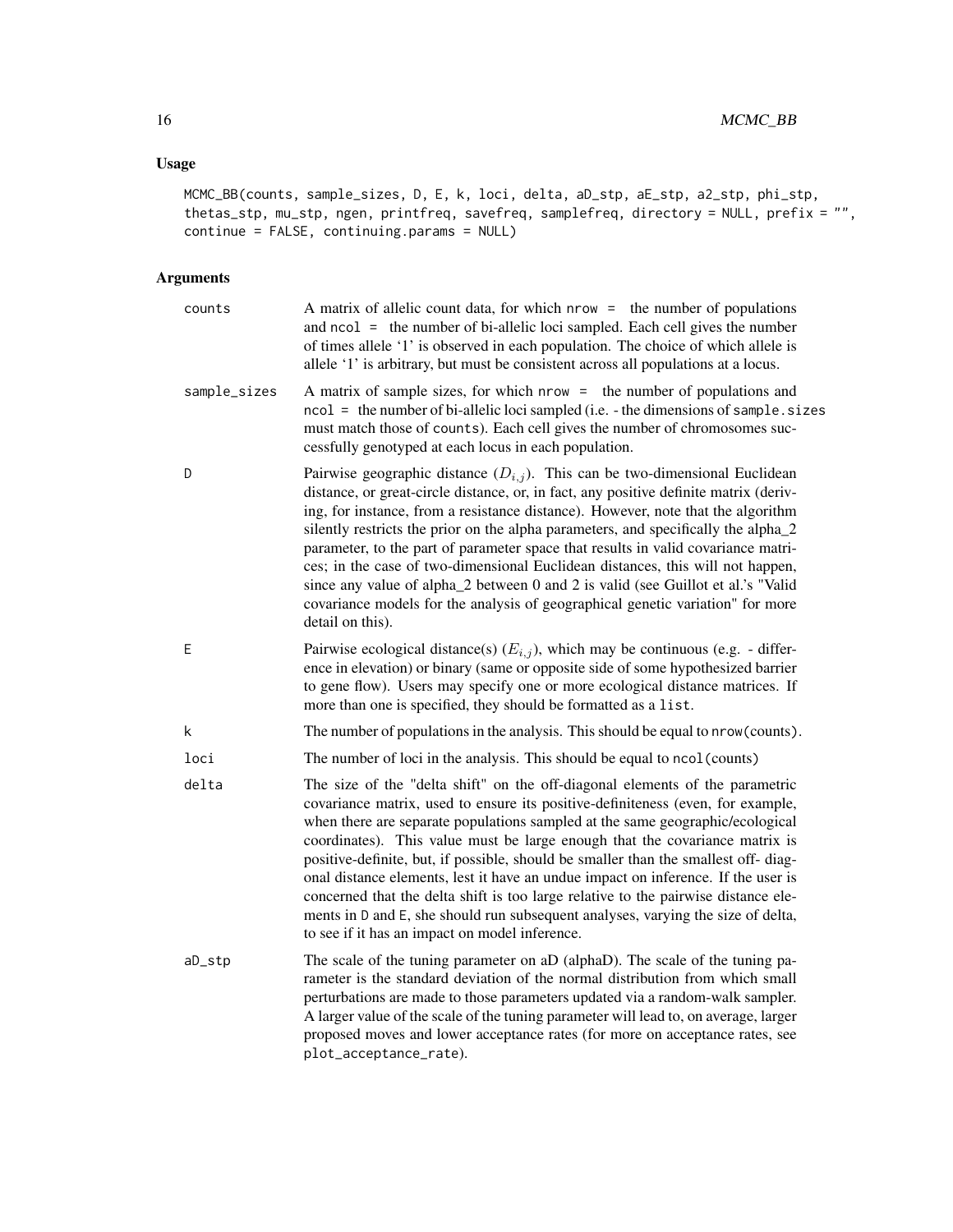| aE_stp            | The scale of the tuning parameter on aE (alphaE). If there are multiple ecological<br>distances included in the analysis, there will be multiple alphaE parameters (one<br>for each matrix in the list of E). These may be updated all with the same scale of<br>a tuning parameter, or they can each get their own, in which case aE_stp should<br>be a vector of length equal to the number of ecological distance variables.                                                                                                                           |
|-------------------|-----------------------------------------------------------------------------------------------------------------------------------------------------------------------------------------------------------------------------------------------------------------------------------------------------------------------------------------------------------------------------------------------------------------------------------------------------------------------------------------------------------------------------------------------------------|
| a2_stp            | The scale of the tuning parameter on a2 (alpha_2).                                                                                                                                                                                                                                                                                                                                                                                                                                                                                                        |
| phi_stp           | The scale of the tuning parameter on the phi parameters.                                                                                                                                                                                                                                                                                                                                                                                                                                                                                                  |
| thetas_stp        | The scale of the tuning parameter on the theta parameters.                                                                                                                                                                                                                                                                                                                                                                                                                                                                                                |
| $mu\_stp$         | The scale of the tuning parameter on mu.                                                                                                                                                                                                                                                                                                                                                                                                                                                                                                                  |
| ngen              | The number of generations over which to run the MCMC (one parameter is<br>updated at random per generation, with mu, theta, and phi all counting, for the<br>purposes of updates, as one parameter).                                                                                                                                                                                                                                                                                                                                                      |
| printfreq         | The frequency with which MCMC progress is printed to the screen. If printfreq =1000,<br>an update with the MCMC generation number and the posterior probability at<br>that generation will print to the screen every 1000 generations.                                                                                                                                                                                                                                                                                                                    |
| savefreg          | The frequency with which the MCMC saves its output as an R object (savefreq $=$<br>50,000 means that MCMC output is saved every 50,000 generations). If ngen is<br>large, this saving process may be computationally expensive, and so should not<br>be performed too frequently. However, users may wish to evalute MCMC per-<br>formance while the chain is still running, or may be forced to truncate runs early,<br>and should therefore specify a savefreq that is less than ngen. We recommend<br>a savefreq of between 1/10th and 1/20th of ngen. |
| samplefreq        | The thinning of the MCMC chain (sample freq $= 1000$ means that the parame-<br>ter values saved in the MCMC output are sampled once every 1000 generations).<br>A higher samplefreq will decrease parameter autocorrelation time. However,<br>there is still information in autocorrelated draws from the joint posterior, so the<br>samplefreq should be viewed merely as a computational convenience, to de-<br>crease the size of the MCMC output objects.                                                                                             |
| directory         | If specified, this points to a directory into which output will be saved.                                                                                                                                                                                                                                                                                                                                                                                                                                                                                 |
| prefix            | If specified, this prefix will be added to all output file names.                                                                                                                                                                                                                                                                                                                                                                                                                                                                                         |
| continue          | If TRUE, this will initiate the MCMC chain from the last parameter values of a<br>previous analysis. This option can be used to effectively increase the ngen of<br>an initial run. If FALSE, the MCMC will be initiated from random parameter<br>values.                                                                                                                                                                                                                                                                                                 |
| continuing.params |                                                                                                                                                                                                                                                                                                                                                                                                                                                                                                                                                           |
|                   | The list of parameter values used to initiate the MCMC if continue $=$ TRUE. If<br>the user wants to continue an analysis on a dataset, these should be the param-<br>eter values from the last generation of the previous analysis. This list may be                                                                                                                                                                                                                                                                                                     |

This function saves an MCMC output object at intervals specified by savefreq. This object may be ported into R working memory using the *base* function load.

generated using the function make.continuing.params.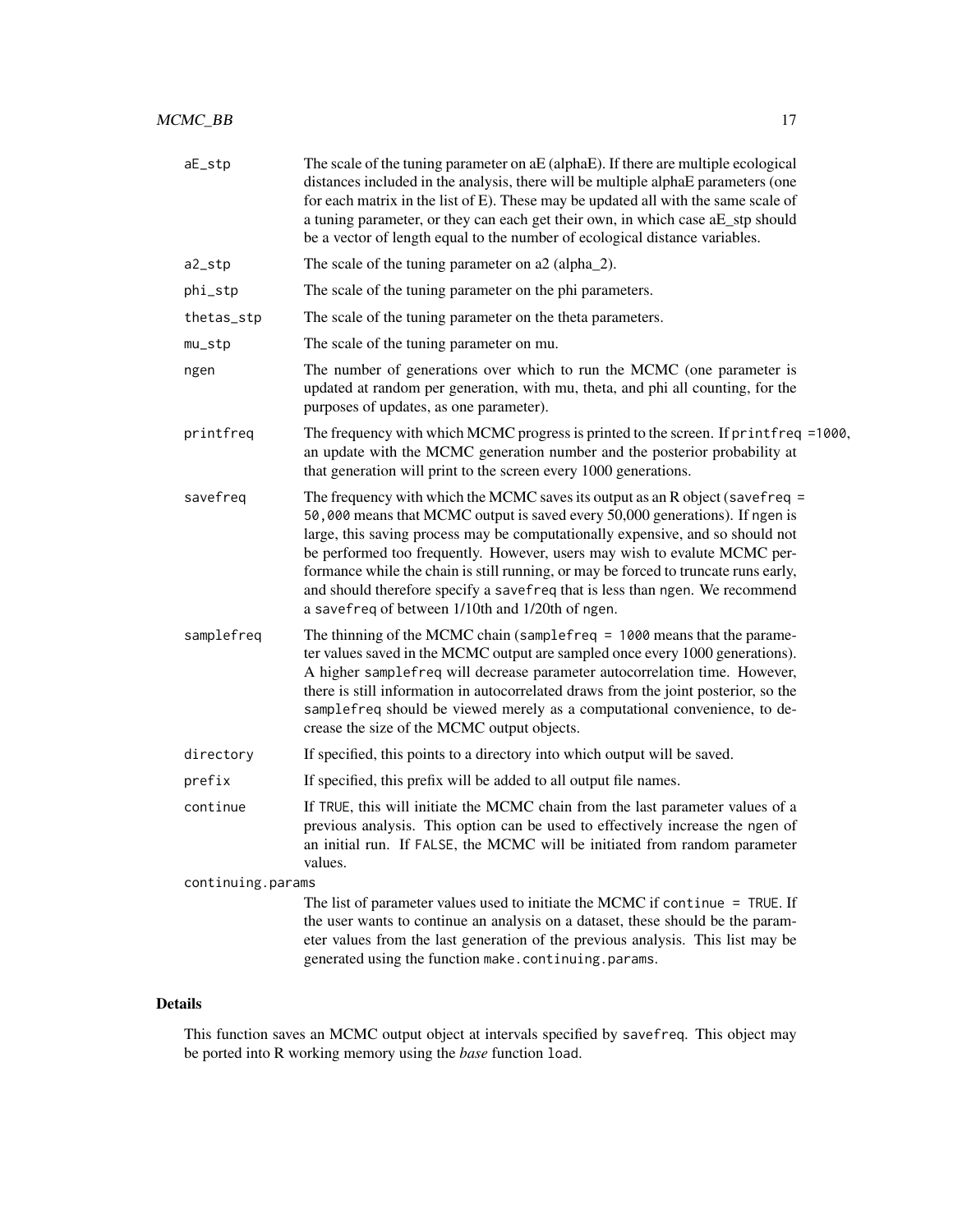As with any MCMC method, it is very important here to perform MCMC diagnosis and evaluate chain mixing. I have provided a number of MCMC diagnosis graphing functions for user convenience in visually assessing MCMC output. These include plot\_all\_trace;plot\_all\_marginals; plot\_all\_joint\_marginals; and plot\_all\_acceptance\_rates. To evaluate model adequacy, users should use posterior.predictive.sample and plot\_posterior\_predictive\_sample. These MCMC diagnosis/model adequacy functions all call the standard MCMC output R object that the BEDASSLE MCMC generates as their principal argument.

If users wish to start another MCMC run from where the current run left off, they should use make.continuing.params, and initiate the new run with option continue = TRUE and the continuing.params list from the previous run specified.

#### Author(s)

Gideon Bradburd

#### References

Bradburd, G.S., Ralph, P.L., and Coop, G.M. Disentangling the effects of geographic and ecological isolation on genetic differentiation. *Evolution* 2013.

# Examples

```
#With the HGDP dataset and mcmc operators
data(HGDP.bedassle.data)
data(mcmc.operators)
```

```
#The beta-binomial likelihood function may generate "NaNs produced" warnings,
#so temporarily disable warnings.
op <- options("warn")
options(varn = -1)
```

```
#Call the Markov chain Monte Carlo for the overdispersion model
MCMC_BB(
counts = HGDP.bedassle.data$allele.counts,
sample_sizes = HGDP.bedassle.data$sample.sizes,
D = HGDP.bedassle.data$GeoDistance,
E = HGDP.bedassle.data$EcoDistance,
k = HGDP.bedassle.datatanumber.of.populations,
loci = HGDP.bedassle.data$number.of.loci,
delta = mcmc.operators$delta,
aD_stp = mcmc.operators$aD_stp,
aE_stp = mcmc.operators$aE_stp,
a2_stp = mcmc.operators$a2_stp,
phi_stp = mcmc.operators$phi_stp,
thetas_stp = mcmc.operators$thetas_stp,
mu_stp = mcmc.operators$mu_stp,
ngen = mcmc.operators$ngen,
printfreq = mcmc.operators$printfreq,
savefreq = mcmc.operators$savefreq,
samplefreq = mcmc.operators$samplefreq,
directory = NULL,
```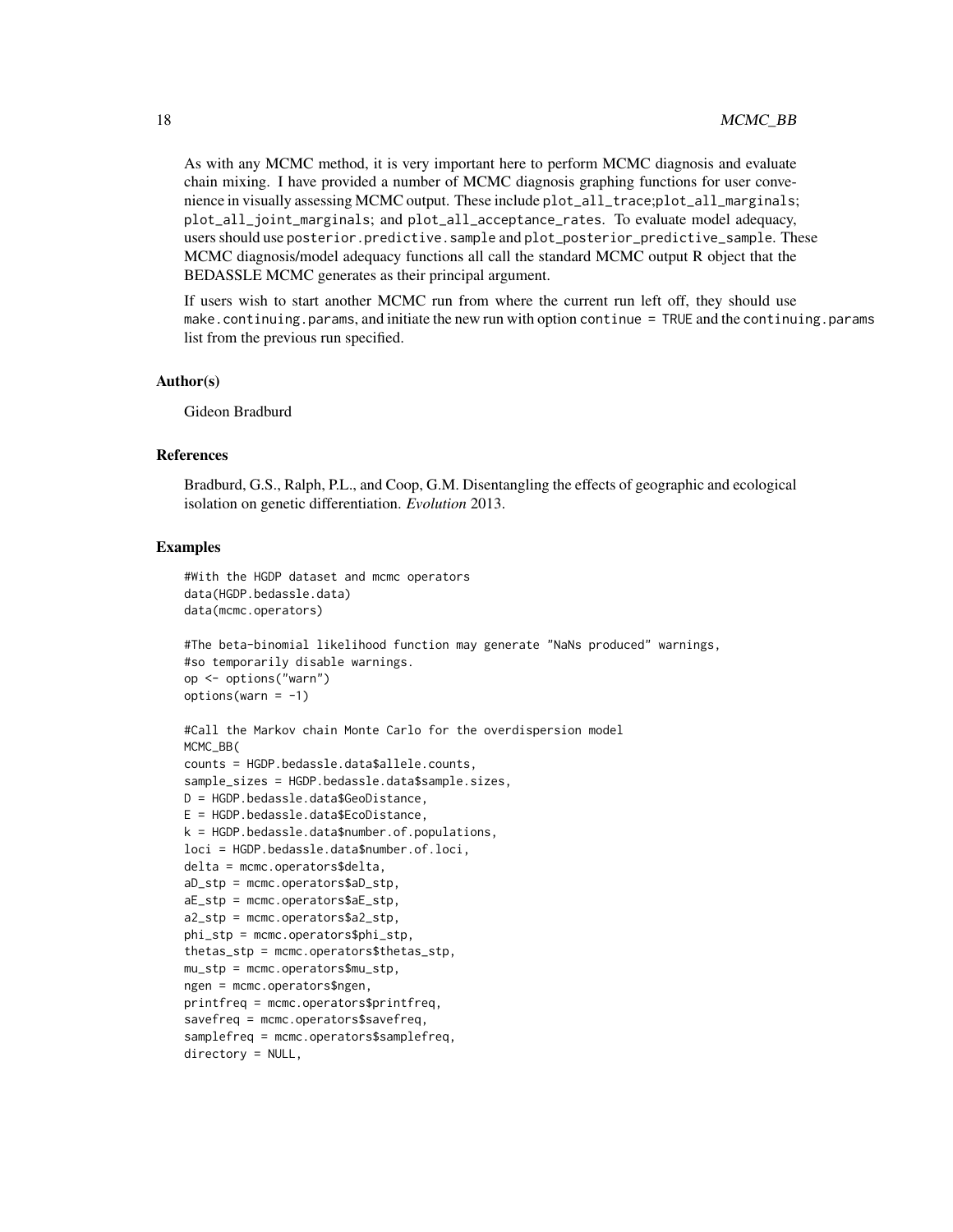# <span id="page-18-0"></span>plot\_acceptance\_rate 19

```
prefix = mcmc.operators$prefix,
continue = FALSE,
continuing.params = NULL
\lambda#Re-enable warnings
options(op)
```
plot\_acceptance\_rate *Plots the acceptance rate of a parameter across MCMC generations*

# Description

Creates a plot showing the proportion of proposed moves to accepted moves over the duration of the MCMC analysis.

#### Usage

```
plot_acceptance_rate(accepted.moves, proposed.moves, param.name =
deparse(substitute(accepted.moves)))
```
# Arguments

|            | accepted moves A vector giving the number of accepted random-walk moves at each sampled<br>MCMC generation. |
|------------|-------------------------------------------------------------------------------------------------------------|
|            | proposed moves A vector giving the number of proposed random-walk moves at each sampled<br>MCMC generation. |
| param.name | The name of the parameter for which the trace plot is being displayed.                                      |

# Details

For optimal mixing, between ~20 samplers should be accepted. If the acceptance rates fall outside that range, this function will automatically highlight that parameter as a potential instance of poor mixing. If the acceptance rates are too low, then for subsequent analyses the user should *decrease* the scale of the tuning parameter (or "std," as in, e.g., "aD\_std"), and if acceptance rates are too high, the user should *increase* the scale of the tuning parameter. The scale of the tuning parameter is the standard deviation of the normal distribution from which the small random variable is drawn and added to the current parameter value to propose a move. If the acceptance rate has not plateaued by the end of an analysis, it is an indication that the chain may still be "going somewhere" in parameter space, and subsequent analyses should be performed.

# Author(s)

Gideon Bradburd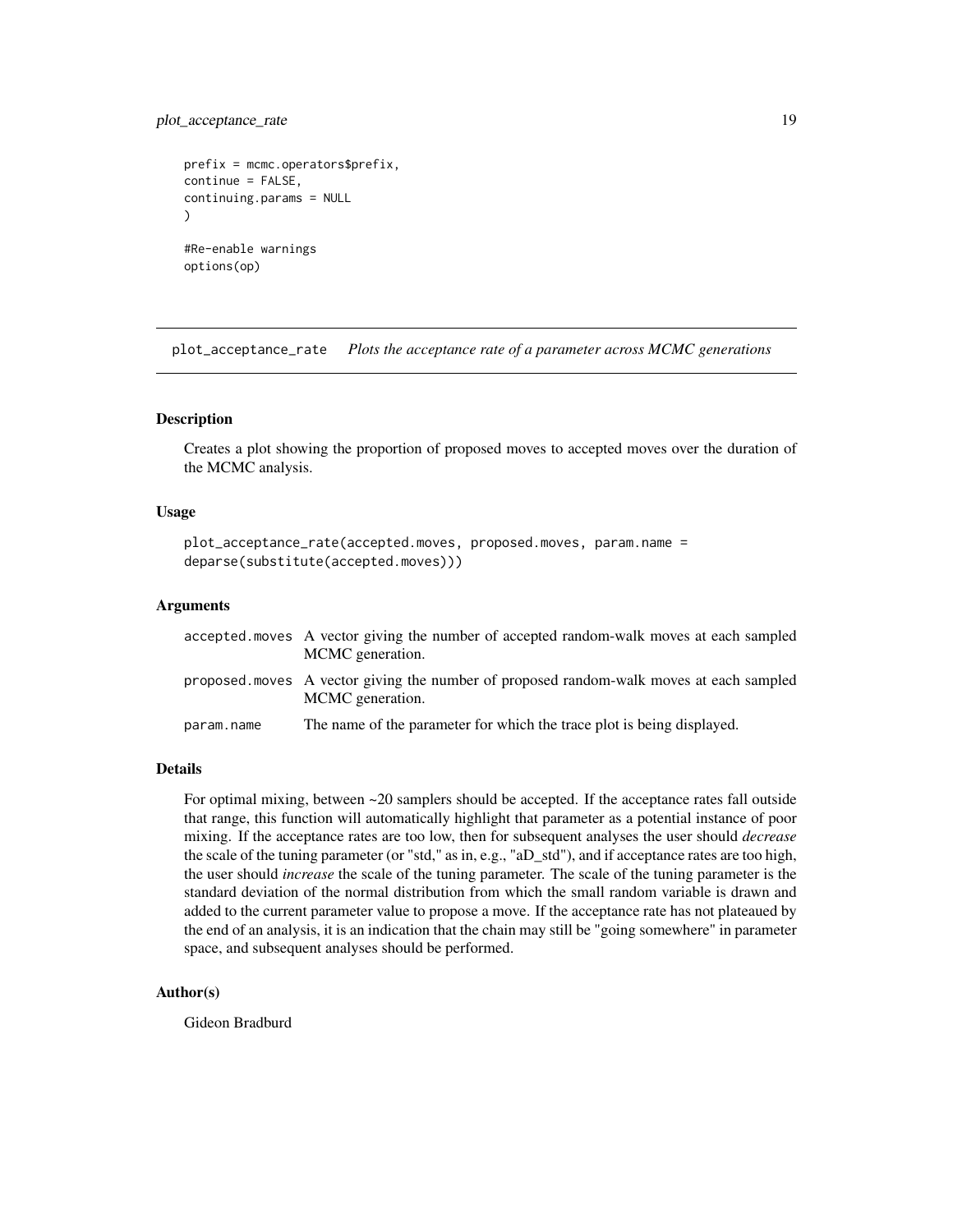```
plot_all_acceptance_rates
```
*Plots the acceptance rates of all parameters across MCMC generations*

#### Description

Creates a series of plots showing the proportion of proposed moves to accepted moves over the duration of the MCMC analysis for each parameter updated via a random-walk sampler.

# Usage

plot\_all\_acceptance\_rates(MCMC.output)

# Arguments

MCMC.output The standard MCMC output file generated from a BEDASSLE run.

# Details

For optimal mixing, between  $\sim$  20 samplers should be accepted. If the acceptance rates fall outside that range, this function will automatically highlight that parameter as a potential instance of poor mixing. If the acceptance rates are too low, then for subsequent analyses the user should *decrease* the scale of the tuning parameter (or "std," as in, e.g., aD\_std), and if acceptance rates are too high, the user should *increase* the scale of the tuning parameter. The scale of the tuning parameter is the standard deviation of the normal distribution from which the small random variable is drawn and added to the current parameter value to propose a move. If the acceptance rate has not plateaued by the end of an analysis, it is an indication that the chain may still be "going somewhere" in parameter space, and subsequent analyses should be performed.

# Author(s)

Gideon Bradburd

plot\_all\_joint\_marginals

*Plots the joint marginals for all parameter pairs*

# Description

For each sampled MCMC generation, the values estimated for a pair of parameters are logged and plotted against one another. Points are color coded by when in the analysis they were sampled, so that users can visually assess mixing. A joint marginal plot is generated for all combinations of parameters, excluding the phi parameters estimated in the beta-binomial model.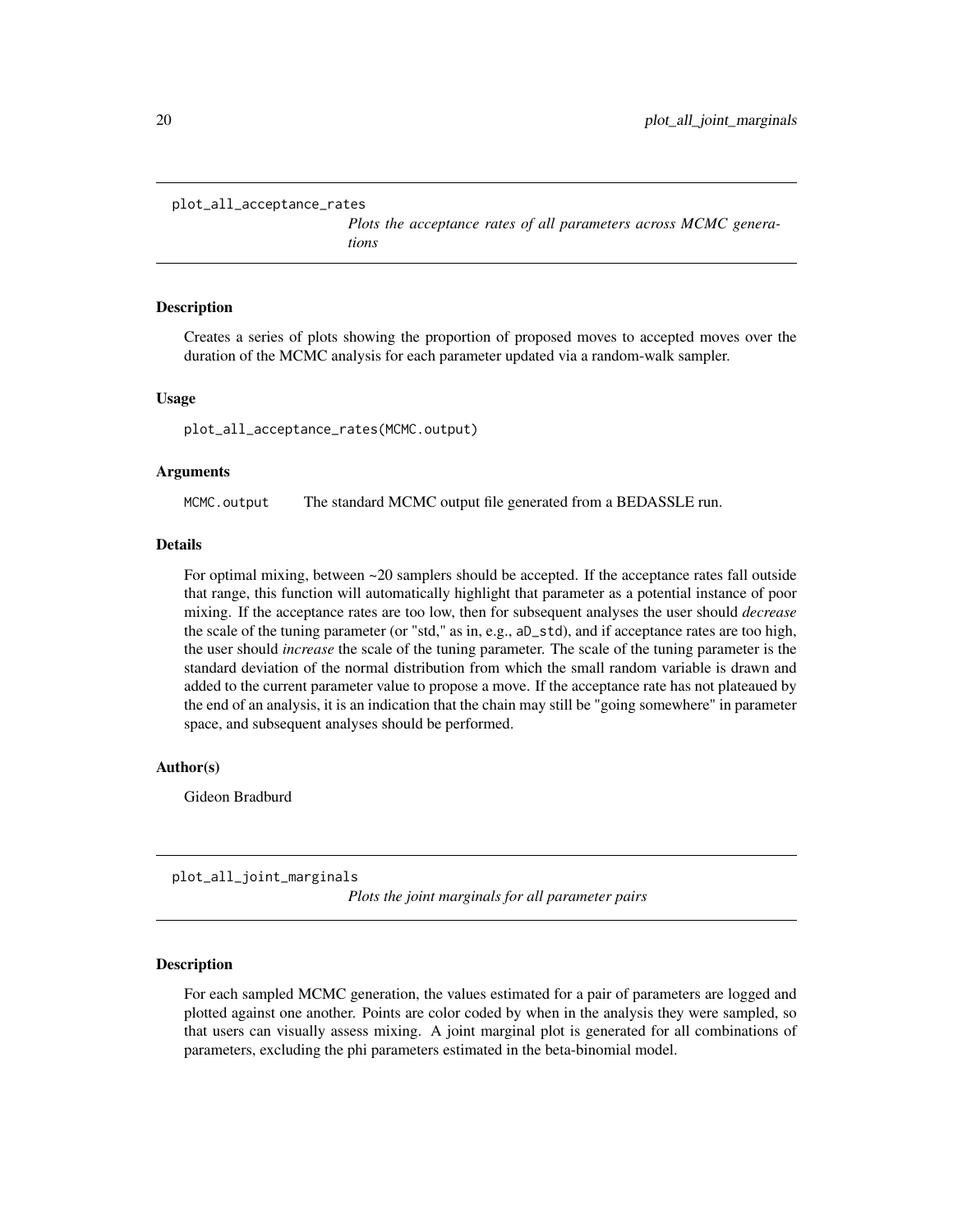# <span id="page-20-0"></span>Usage

```
plot_all_joint_marginals(MCMC.output, percent.burnin = 0, thinning = 1)
```
#### Arguments

| MCMC.output | The standard MCMC output file generated from a BEDASSLE run.                                                                                                                                                                                                                                                                  |
|-------------|-------------------------------------------------------------------------------------------------------------------------------------------------------------------------------------------------------------------------------------------------------------------------------------------------------------------------------|
|             | percent, burnin The percent of the sampled MCMC generations to be discarded as "burn-in." If<br>the MCMC is run for 1,000,000 generations, and sampled every 1,000 genera-<br>tions, there will be 1,000 sampled generations. A percent burnin of 20 will<br>discard the first 200 sampled parameter values from that sample. |
| thinning    | The multiple by which the sampled MCMC generations are thinned. A thinning<br>of 5 will sample every 5th MCMC generation.                                                                                                                                                                                                     |

#### Details

Visualizations of the joint marginal distributions allow users to (1) assess how well the MCMC is mixing, and (2) potentially diagnose instances of non-identifiability in the model. Strong linear trends in the joint marginal, or visible "ridges" in the likelihood surface, may be indicative of parameter non-identifiability, in which multiple combinations of values of these two parameters provide equally reasonable fits to the data.

### Author(s)

Gideon Bradburd

plot\_all\_marginals *Plots the marginal densities for all parameters*

# Description

Plots the posterior marginal density of all parameters. Users may specify whether they want a histogram, a density, or both.

# Usage

```
plot_all_marginals(MCMC.output, percent.burnin = 0, thinning = 1,
population.names = NULL)
```
# Arguments

MCMC.output The standard MCMC output file generated from a BEDASSLE run.

percent.burnin The percent of the sampled MCMC generations to be discarded as "burn-in." If the MCMC is run for 1,000,000 generations, and sampled every 1,000 generations, there will be 1,000 sampled generations. A percent.burnin of 20 will discard the first 200 sampled parameter values from that sample.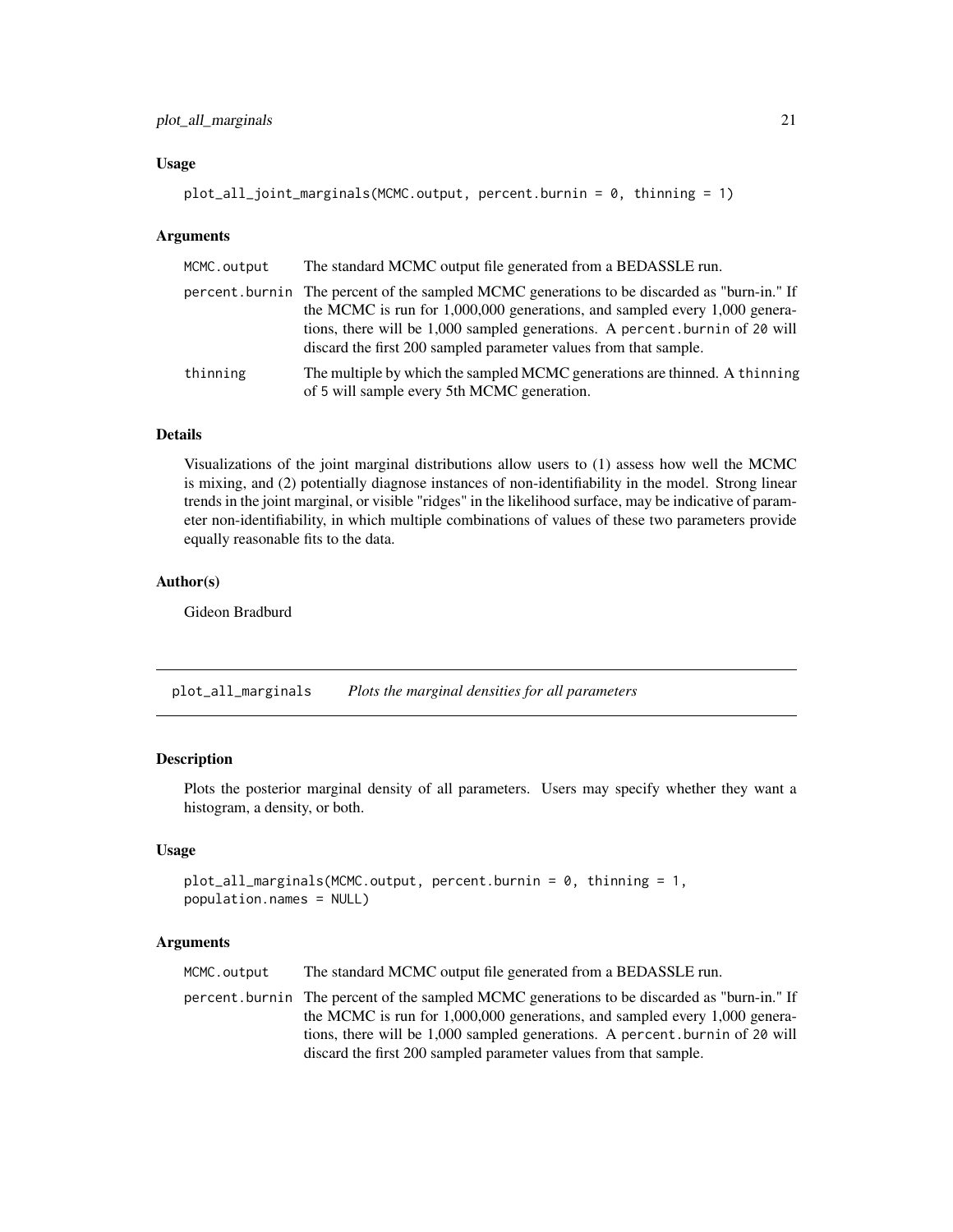<span id="page-21-0"></span>thinning The multiple by which the sampled MCMC generations are thinned. A thinning of 5 will sample every 5th MCMC generation.

#### population.names

A vector of length k, where k is the number of populations/individuals (i.e.  $k = nrow(counts)$ , giving the name or identifier of each population/individual included in the analysis. These will be used to title the k marginal plots of the phi parameters estimated for each population/individual in the beta-binomial model. If the binomial model is used, population.names will not be used by this function.

# Details

The marginal plot is another basic visual tool for MCMC diagnosis. Users should look for marginal plots that are "smooth as eggs" (indicating that the chain has been run long enough) and unimodal (indicating a single peak in the likelihood surface).

# Author(s)

Gideon Bradburd

plot\_all\_phi\_marginals

*Plot all the marginals for the phi parameters for all populations*

# **Description**

Plots the posterior marginal densities of all phi parameters. Users may specify whether they want a histogram, a density, or both. For convenience, the  $F_k$  statistic is presented in place of the phi parameter, as this is the statistic users care about.  $F_k$  is defined as  $\frac{1}{1 + phi_k}$ .

#### Usage

```
plot_all_phi_marginals(phi_mat, percent.burnin = 0, thinning = 1,
population.names = NULL, pop.index= NULL, histogram = TRUE, density = TRUE)
```

| phi_mat  | The k by ngen matrix of phi values estimated for all k populations/individuals<br>included in the analysis in each of ngen MCMC generations.                                                                                                                                                                                      |
|----------|-----------------------------------------------------------------------------------------------------------------------------------------------------------------------------------------------------------------------------------------------------------------------------------------------------------------------------------|
|          | percent. burnin The percent of the sampled MCMC generations to be discarded as "burn-in." If<br>the MCMC is run for $1,000,000$ generations, and sampled every $1,000$ genera-<br>tions, there will be 1,000 sampled generations. A percent burnin of 20 will<br>discard the first 200 sampled parameter values from that sample. |
| thinning | The multiple by which the sampled MCMC generations are thinned. A thinning<br>of 5 will sample every 5th MCMC generation.                                                                                                                                                                                                         |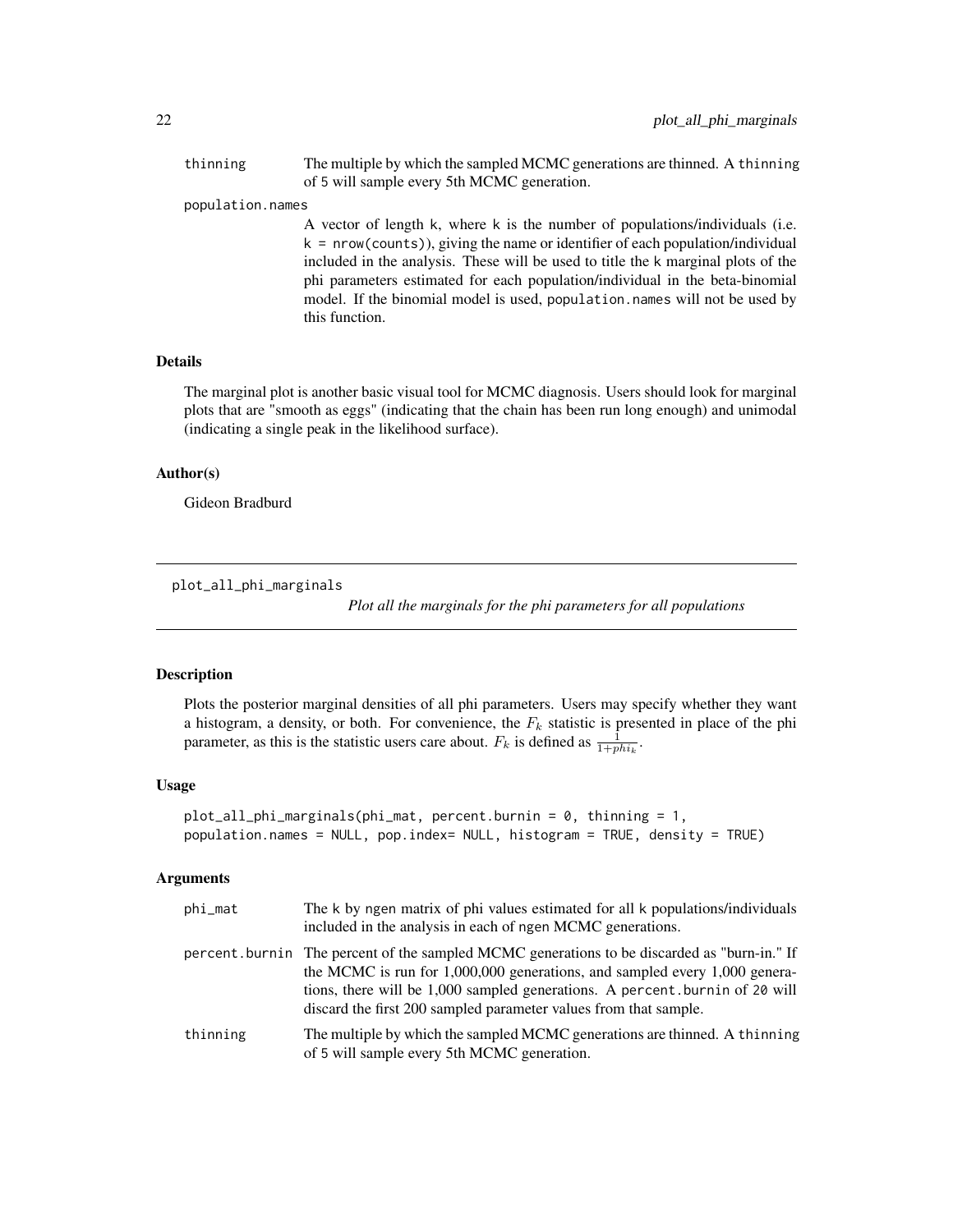#### <span id="page-22-0"></span>population.names

|           | A vector of length k, where k is the number of populations/individuals (i.e.                                                                                   |
|-----------|----------------------------------------------------------------------------------------------------------------------------------------------------------------|
|           | $k = nrow(counts)$ , giving the name or identifier of each population/individual                                                                               |
|           | included in the analysis. These will be used to title the k trace plots of the phi pa-                                                                         |
|           | rameters estimated for each population/individual in the beta-binomial model.                                                                                  |
|           | If population.names is not provided (i.e. population.names = NULL), a<br>population index number will be used to title the plot.                               |
| pop.index | A population index number generated to title a marginal plot if no population. names<br>is specified.                                                          |
| histogram | A switch that controls whether or not the plot contains a histogram of the values<br>estimated for the parameter over the course of the MCMC. Default is TRUE. |
| density   | A switch that controls whether or not the plot shows the density of the values<br>estimated for the parameter over the course of the MCMC. Default is TRUE.    |

# Details

The marginal plot is another basic visual tool for MCMC diagnosis. Users should look for marginal plots that are "smooth as eggs" (indicating that the chain has been run long enough) and unimodal (indicating a single peak in the likelihood surface).

# Author(s)

Gideon Bradburd

plot\_all\_phi\_trace *Plots all the trace plots for the phi parameters for all populations*

# Description

Plots all trace plots for the phi parameters in all populations. For convenience, the  $F_k$  statistic is presented in place of the phi parameter, as this is the statistic users care about.  $F_k$  is defined as  $\frac{1}{1 + phi_k}$ .

# Usage

```
plot_all_phi_trace(phi_mat, percent.burnin = 0, thinning = 1, population.names = NULL)
```

| phi_mat  | The k by ngen matrix of phi values estimated for all k populations/individuals<br>included in the analysis in each of ngen MCMC generations.                                                                                                                                                                                  |
|----------|-------------------------------------------------------------------------------------------------------------------------------------------------------------------------------------------------------------------------------------------------------------------------------------------------------------------------------|
|          | percent. burnin The percent of the sampled MCMC generations to be discarded as "burn-in." If<br>the MCMC is run for 1,000,000 generations, and sampled every 1,000 genera-<br>tions, there will be 1,000 sampled generations. A percent burnin of 20 will<br>discard the first 200 sampled parameter values from that sample. |
| thinning | The multiple by which the sampled MCMC generations are thinned. A thinning<br>of 5 will sample every 5th MCMC generation.                                                                                                                                                                                                     |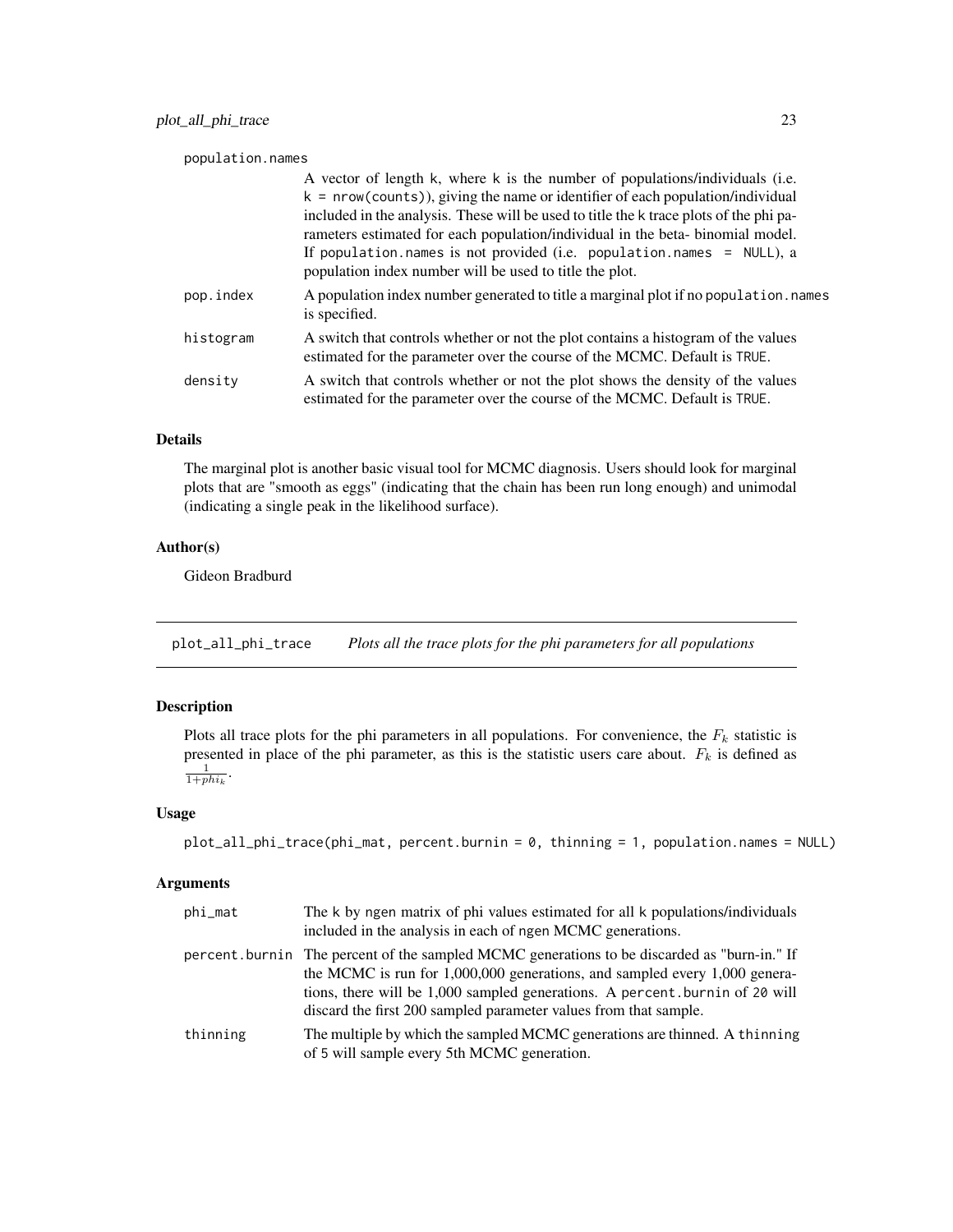#### <span id="page-23-0"></span>population.names

A vector of length k, where k is the number of populations/individuals (i.e. k = nrow(counts)), giving the name or identifier of each population/individual included in the analysis. These will be used to title the k trace plots of the phi parameters estimated for each population/individual in the beta-binomial model. If population.names is not provided (i.e. population.names =NULL), a population index number will be used to title the plot.

# Details

A trace plot is a basic visual tool for assessing MCMC mixing. If the chain is mixing well, the trace plot will resemble a "fuzzy caterpillar." If the trace plot has not plateaued, it is an indication that the chain has not converged on the stationary posterior distribution, and must be run longer. If the trace plot of a parameter exhibits high autocorrelation, the user may wish to either increase or decrease the scale of the tuning parameter on that parameter, to decrease or increase acceptance rates, respectively. If the chain appears to be bouncing between areas of "fuzzy caterpillar-dom," it may be an indication of a multi-modal likelihood surface.

# Author(s)

Gideon Bradburd

plot\_all\_trace *Plots all the trace plots for all parameters*

# Description

This function plots the parameter value estimated in each sampled generation of the MCMC against the index of that sampled generation for each parameter in the model.

# Usage

plot\_all\_trace(MCMC.output, percent.burnin = 0, thinning = 1, population.names = NULL)

| MCMC.output      | The standard MCMC output file generated from a BEDASSLE run.                                                                                                                                                                                                                                                                  |
|------------------|-------------------------------------------------------------------------------------------------------------------------------------------------------------------------------------------------------------------------------------------------------------------------------------------------------------------------------|
|                  | percent. burnin The percent of the sampled MCMC generations to be discarded as "burn-in." If<br>the MCMC is run for 1,000,000 generations, and sampled every 1,000 genera-<br>tions, there will be 1,000 sampled generations. A percent burnin of 20 will<br>discard the first 200 sampled parameter values from that sample. |
| thinning         | The multiple by which the sampled MCMC generations are thinned. A thinning<br>of 5 will sample every 5th MCMC generation.                                                                                                                                                                                                     |
| population.names |                                                                                                                                                                                                                                                                                                                               |
|                  | A vector of length k, where k is the number of populations/individuals (i.e.<br>$k = nrow(counts)$ , giving the name or identifier of each population/individual<br>included in the analysis. These will be used to title the k trace plots of the phi                                                                        |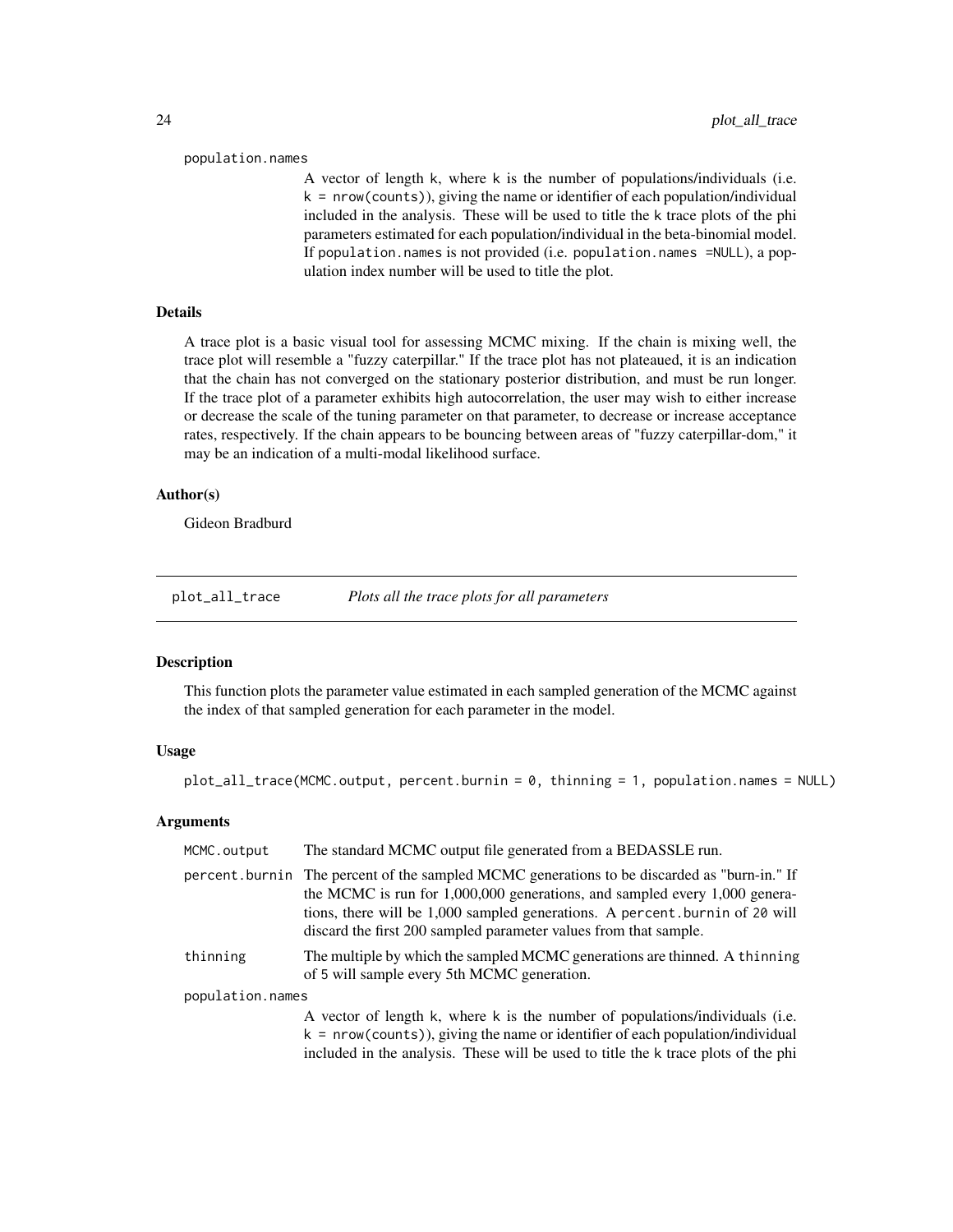parameters estimated for each population/individual in the beta-binomial model. If the binomial model is used, population.names will not be used by this function.

# <span id="page-24-0"></span>Details

A trace plot is a basic visual tool for assessing MCMC mixing. If the chain is mixing well, the trace plot will resemble a "fuzzy caterpillar." If the trace plot has not plateaued, it is an indication that the chain has not converged on the stationary posterior distribution, and must be run longer. If the trace plot of a parameter exhibits high autocorrelation, the user may wish to either increase or decrease the scale of the tuning parameter on that parameter, to decrease or increase acceptance rates, respectively. If the chain appears to be bouncing between areas of "fuzzy caterpillar-dom," it may be an indication of a multi-modal likelihood surface.

#### Author(s)

Gideon Bradburd

plot\_joint\_marginal *Plots the joint marginal for a pair of parameters*

#### Description

For each sampled MCMC generation, the values estimated for a pair of parameters are logged and plotted against one another. Points are color coded by when in the analysis they were sampled, so that users can visually assess mixing.

#### Usage

```
plot_joint_marginal(parameter1, parameter2, percent.burnin = 0, thinning = 1,
param.name1 = deparse(substitute(parameter1)),
param.name2 = deparse(substitute(parameter2)))
```

| parameter1     | One of the two parameters for which the joint marginal is being plotted.                                                                                                                                                                                                                                          |
|----------------|-------------------------------------------------------------------------------------------------------------------------------------------------------------------------------------------------------------------------------------------------------------------------------------------------------------------|
| parameter2     | The other of the two parameters for which the joint marginal is being plotted.                                                                                                                                                                                                                                    |
| percent.burnin | The percent of the sampled MCMC generations to be discarded as "burn-in." If<br>the MCMC is run for $1,000,000$ generations, and sampled every $1,000$ genera-<br>tions, there will be 1,000 sampled generations. A percent burnin of 20 will<br>discard the first 200 sampled parameter values from that sample. |
| thinning       | The multiple by which the sampled MCMC generations are thinned. A thinning<br>of 5 will sample every 5th MCMC generation.                                                                                                                                                                                         |
| param.name1    | The name of one of the two parameters for which the joint marginal is being<br>plotted.                                                                                                                                                                                                                           |
| param.name2    | The name of the other of the two parameters for which the joint marginal is<br>being plotted.                                                                                                                                                                                                                     |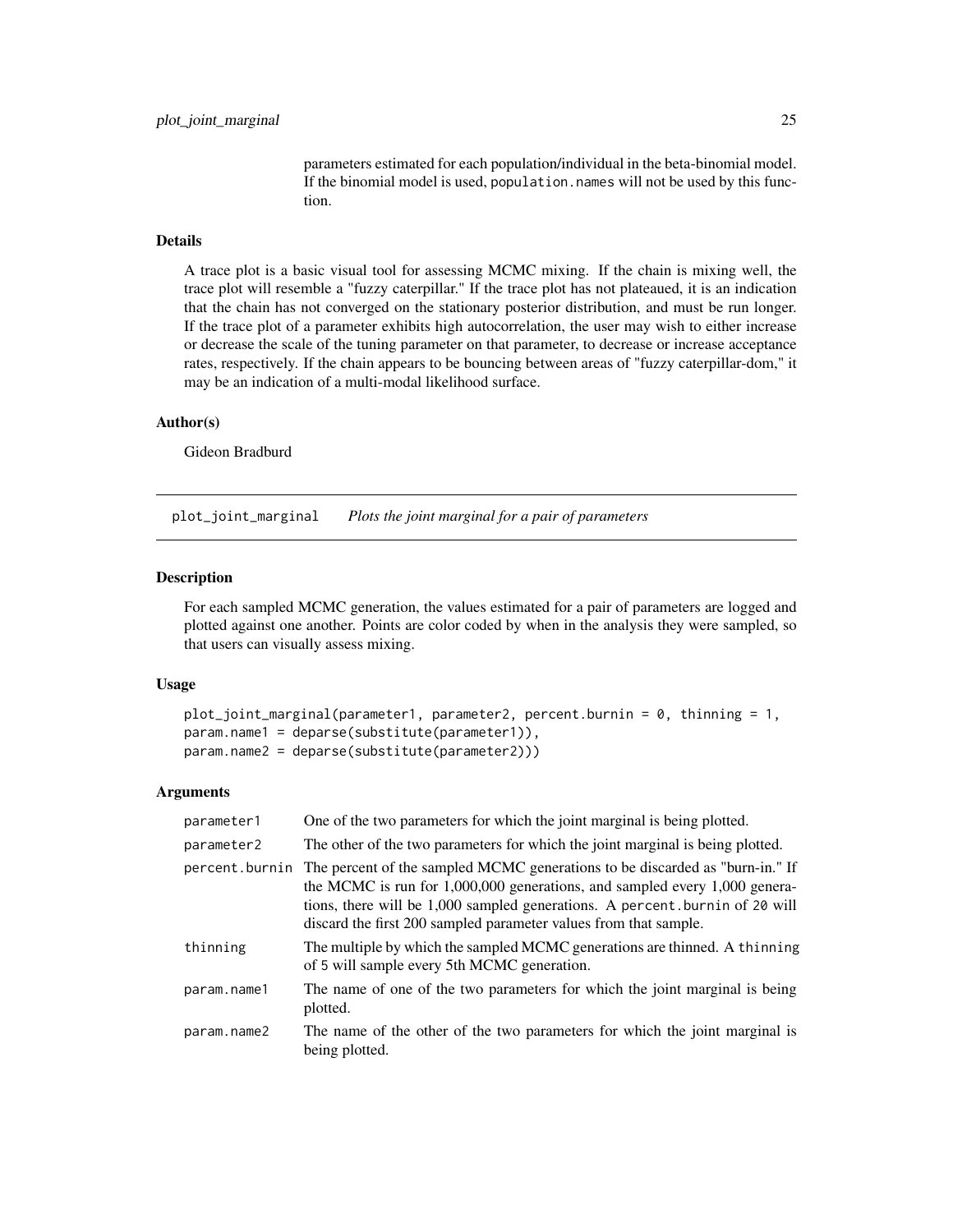<span id="page-25-0"></span>Visualizations of the joint marginal distribution allow users to (1) assess how well the MCMC is mixing, and (2) potentially diagnose instances of non-identifiability in the model. Strong linear trends in the joint marginal, or visible "ridges" in the likelihood surface, may be indicative of parameter non-identifiability, in which multiple combinations of values of these two parameters provide equally reasonable fits to the data.

# Author(s)

Gideon Bradburd

plot\_marginal *Plots the marginal density of a parameter*

# Description

Plots the posterior marginal density of a parameter. Users may specify whether they want a histogram, a density, or both.

# Usage

plot\_marginal(parameter, percent.burnin = 0, thinning = 1, histogram = TRUE, density = TRUE, population.names = NULL, param.name = deparse(substitute(parameter)))

| parameter        | The parameter for which the marginal plot is being generated.                                                                                                                                                                                                                                                                                                                                                                        |
|------------------|--------------------------------------------------------------------------------------------------------------------------------------------------------------------------------------------------------------------------------------------------------------------------------------------------------------------------------------------------------------------------------------------------------------------------------------|
|                  | percent. burnin The percent of the sampled MCMC generations to be discarded as "burn-in." If<br>the MCMC is run for 1,000,000 generations, and sampled every 1,000 genera-<br>tions, there will be 1,000 sampled generations. A percent burnin of 20 will<br>discard the first 200 sampled parameter values from that sample.                                                                                                        |
| thinning         | The multiple by which the sampled MCMC generations are thinned. A thinning<br>of 5 will sample every 5th MCMC generation.                                                                                                                                                                                                                                                                                                            |
| histogram        | A switch that controls whether or not the plot contains a histogram of the values<br>estimated for the parameter over the course of the MCMC. Default is TRUE.                                                                                                                                                                                                                                                                       |
| density          | A switch that controls whether or not the plot shows the density of the values<br>estimated for the parameter over the course of the MCMC. Default is TRUE.                                                                                                                                                                                                                                                                          |
| population.names |                                                                                                                                                                                                                                                                                                                                                                                                                                      |
|                  | A vector of length k, where k is the number of populations/individuals (i.e.<br>$k = new(counts)$ , giving the name or identifier of each population/individual<br>included in the analysis. These will be used to title the k marginal plots of the<br>phi parameters estimated for each population/individual in the beta-binomial<br>model. If the binomial model is used, population.names will not be used by<br>this function. |
| param.name       | The name of the parameter for which the trace plot is being displayed.                                                                                                                                                                                                                                                                                                                                                               |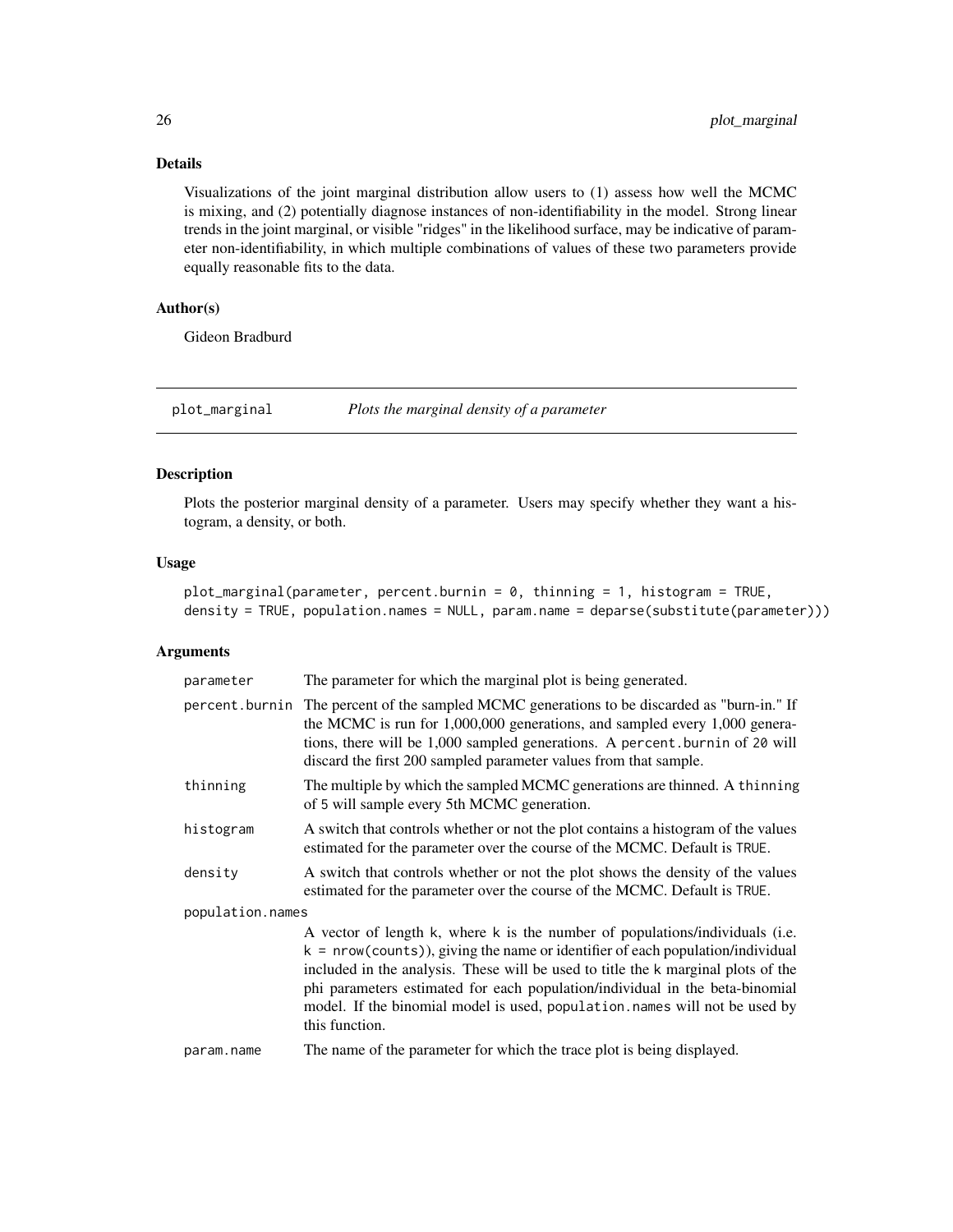<span id="page-26-0"></span>The marginal plot is another basic visual tool for MCMC diagnosis. Users should look for marginal plots that are "smooth as eggs" (indicating that the chain has been run long enough) and unimodal (indicating a single peak in the likelihood surface).

# Author(s)

Gideon Bradburd

plot\_phi\_marginal *Plots the marginal for the phi parameter estimated in a single population*

#### Description

Plots the posterior marginal density of a phi parameter. Users may specify whether they want a histogram, a density, or both. For convenience, the  $F_k$  statistic is presented in place of the phi parameter, as this is the statistic users care about.  $F_k$  is defined as  $\frac{1}{1 + phi_k}$ .

# Usage

plot\_phi\_marginal(phi, percent.burnin = 0, thinning = 1, population.names = NULL, pop.index = NULL,histogram = TRUE, density = TRUE)

| phi              | The vector of phi values estimated for a single population from an MCMC run.                                                                                                                                                                                                                                                      |  |
|------------------|-----------------------------------------------------------------------------------------------------------------------------------------------------------------------------------------------------------------------------------------------------------------------------------------------------------------------------------|--|
|                  | percent. burnin The percent of the sampled MCMC generations to be discarded as "burn-in." If<br>the MCMC is run for $1,000,000$ generations, and sampled every $1,000$ genera-<br>tions, there will be 1,000 sampled generations. A percent burnin of 20 will<br>discard the first 200 sampled parameter values from that sample. |  |
| thinning         | The multiple by which the sampled MCMC generations are thinned. A thinning<br>of 5 will sample every 5th MCMC generation.                                                                                                                                                                                                         |  |
| population.names |                                                                                                                                                                                                                                                                                                                                   |  |
|                  | The name of the population/individual for which the marginal density of the<br>phi parameter is being plotted. This will be used to title the marginal plot. If<br>population.names is not provided (i.e. population.names = NULL), a popu-<br>lation index number will be used to title the plot.                                |  |
| pop.index        | A population index number generated to title a marginal plot if no population. names<br>is specified.                                                                                                                                                                                                                             |  |
| histogram        | A switch that controls whether or not the plot contains a histogram of the values<br>estimated for the parameter over the course of the MCMC. Default is TRUE.                                                                                                                                                                    |  |
| density          | A switch that controls whether or not the plot shows the density of the values<br>estimated for the parameter over the course of the MCMC. Default is TRUE.                                                                                                                                                                       |  |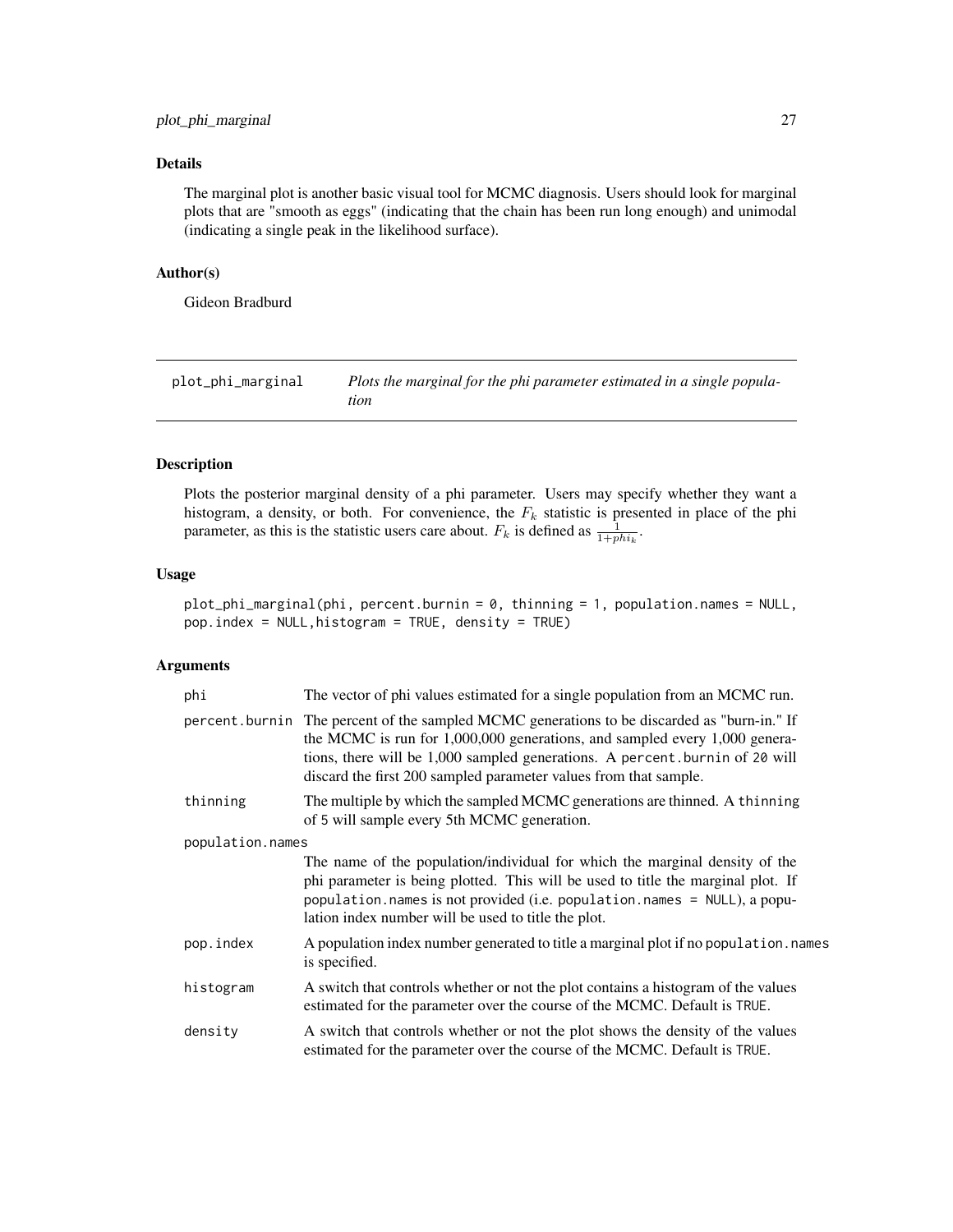<span id="page-27-0"></span>The marginal plot is another basic visual tool for MCMC diagnosis. Users should look for marginal plots that are "smooth as eggs" (indicating that the chain has been run long enough) and unimodal (indicating a single peak in the likelihood surface).

# Author(s)

Gideon Bradburd

plot\_phi\_trace *Plots the trace plot for the phi parameter estimated in a single population*

# Description

This function plots the phi parameter value estimated in each sampled generation of the MCMC against the index of that sampled generation. For convenience, the  $F_k$  statistic is presented in place of the phi parameter, as this is the statistic users care about.  $F_k$  is defined as  $\frac{1}{1 + phi_k}$ .

#### Usage

plot\_phi\_trace(phi, percent.burnin = 0, thinning = 1, population.names = NULL, pop.index = NULL)

| phi              | The vector of phi values estimated for a single population from an MCMC run.                                                                                                                                                                                                                                                      |
|------------------|-----------------------------------------------------------------------------------------------------------------------------------------------------------------------------------------------------------------------------------------------------------------------------------------------------------------------------------|
|                  | percent. burnin The percent of the sampled MCMC generations to be discarded as "burn-in." If<br>the MCMC is run for $1,000,000$ generations, and sampled every $1,000$ genera-<br>tions, there will be 1,000 sampled generations. A percent burnin of 20 will<br>discard the first 200 sampled parameter values from that sample. |
| thinning         | The multiple by which the sampled MCMC generations are thinned. A thinning<br>of 5 will sample every 5th MCMC generation.                                                                                                                                                                                                         |
| population.names |                                                                                                                                                                                                                                                                                                                                   |
|                  | The name of the population/individual for which the marginal density of the<br>phi parameter is being plotted. This will be used to title the marginal plot. If<br>population. names is not provided (i.e. population. names $=$ NULL), a popu-<br>lation index number will be used to title the plot.                            |
| pop.index        | A population index number generated to title a marginal plot if no population. names<br>is specified.                                                                                                                                                                                                                             |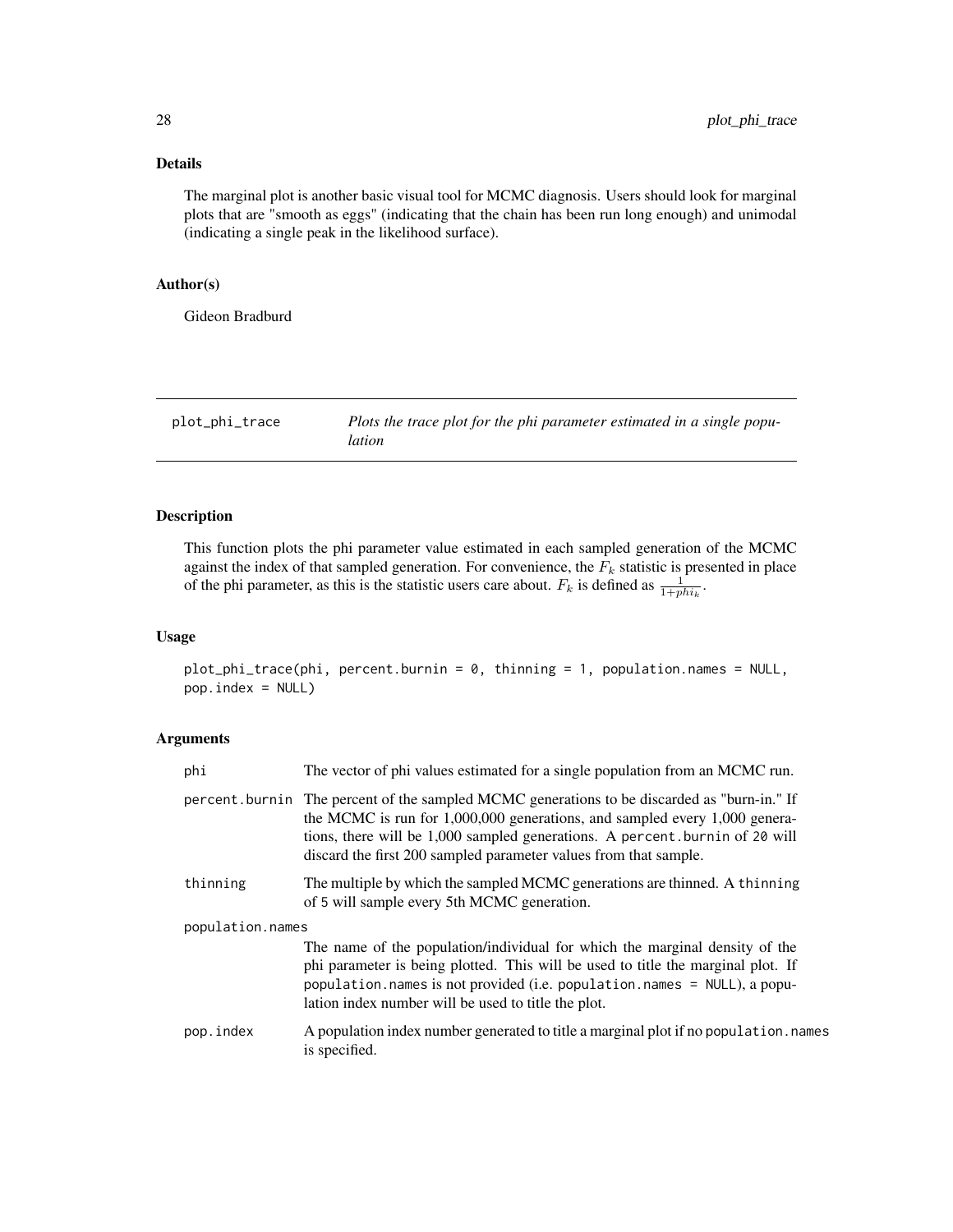<span id="page-28-0"></span>A trace plot is a basic visual tool for assessing MCMC mixing. If the chain is mixing well, the trace plot will resemble a "fuzzy caterpillar." If the trace plot has not plateaued, it is an indication that the chain has not converged on the stationary posterior distribution, and must be run longer. If the trace plot of a parameter exhibits high autocorrelation, the user may wish to either increase or decrease the scale of the tuning parameter on that parameter, to decrease or increase acceptance rates, respectively. If the chain appears to be bouncing between areas of "fuzzy caterpillar-dom," it may be an indication of a multi-modal likelihood surface.

# Author(s)

Gideon Bradburd

plot\_posterior\_predictive\_samples *Plots posterior predictive sampling*

# Description

This function plots the posterior predictive samples generated by posterior.predictive.sample around the observed data, so that users can evaluate how well the model is able to describe their data.

# Usage

plot\_posterior\_predictive\_samples(posterior.predictive.sample.file, save.figure = NULL, figure.name = NULL)

|             | posterior.predictive.sample.file                                                                                                                                                                                                                                                                                                                                                                                                                                                          |
|-------------|-------------------------------------------------------------------------------------------------------------------------------------------------------------------------------------------------------------------------------------------------------------------------------------------------------------------------------------------------------------------------------------------------------------------------------------------------------------------------------------------|
|             | The output file generated by the function posterior predictive sample.                                                                                                                                                                                                                                                                                                                                                                                                                    |
| save.figure | If save $f$ igure = TRUE, a png file of the posterior predictive sample plot will<br>be saved, rather than plotted to the default R plotting window. Depending on the<br>posterior.predictive.sample.size specified in posterior.predictive.sample,<br>this figure may be time-intensive to generate, so users may wish to save the<br>figure for future analysis, rather than re-plot it. If save figure = TRUE, a<br>figure. name must be specified. Default is save. $figure = NULL$ . |
| figure.name | If save, figure $=$ TRUE, a png file of the posterior predictive sample plot will<br>be saved under the name figure.name. If save.figure = TRUE, a figure.name<br>must be specified. Default is figure.name = NULL.                                                                                                                                                                                                                                                                       |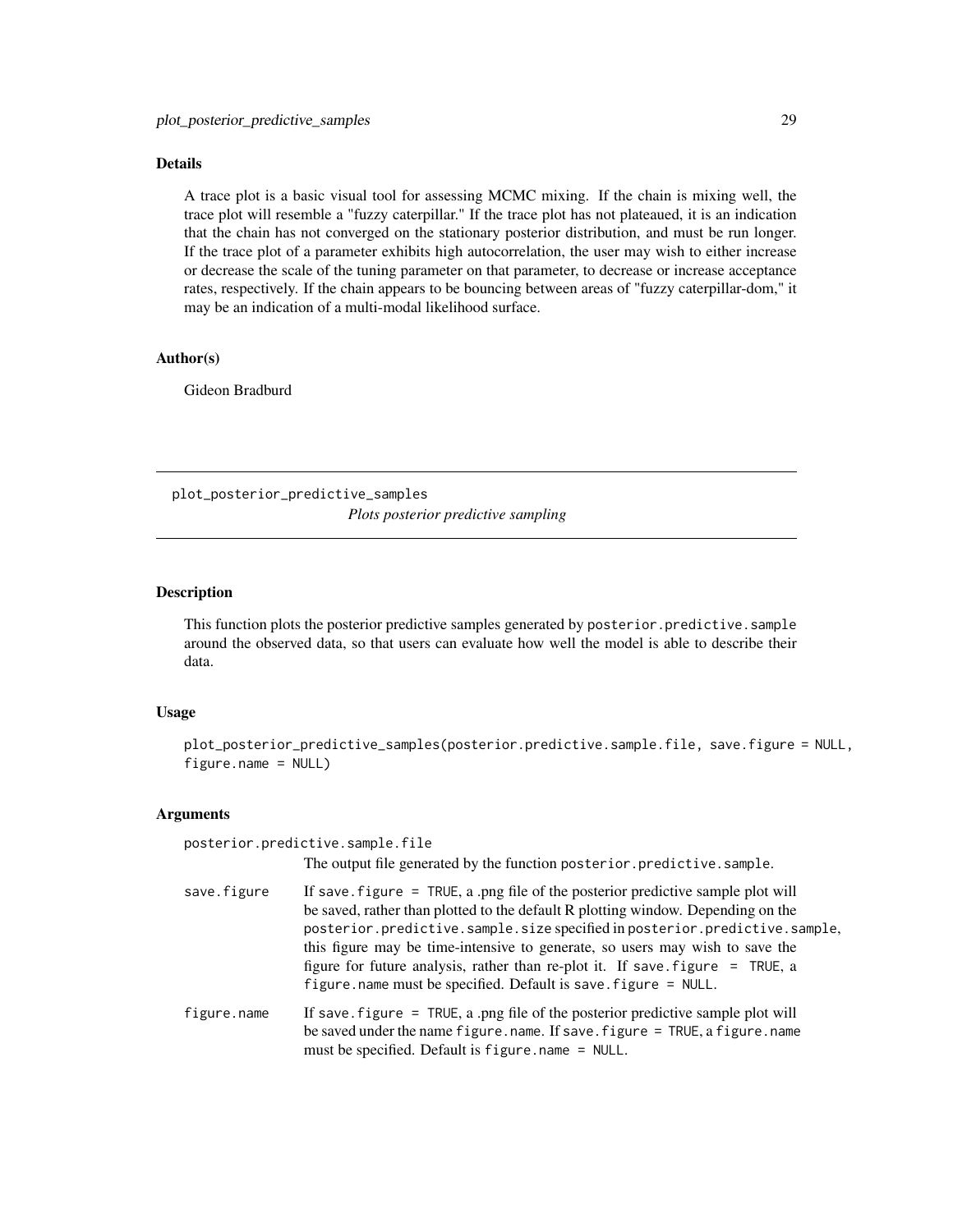This function plots posterior predictive unbiased pairwise  $F_{ST}$  around the observed unbiased pairwise  $F_{ST}$  values to determine how well the model is able to describe the user's data. Users should examine these plots to make sure that the model is picking up general trends (e.g. the slopes of isolation by geographic distance and isolation by ecological distance), and also to identify specific populations whose relationships with their neighbors are being poorly accommodated by the model.

# Author(s)

Gideon Bradburd

plot\_trace *Plot the trace plot for a parameter*

# **Description**

This function plots the parameter value estimated in each sampled generation of the MCMC against the index of that sampled generation.

# Usage

```
plot\_trace(parameter, percent.burnin = 0, thinning = 1,param.name = deparse(substitute(parameter)))
```
#### Arguments

| parameter  | The parameter for which the trace plot is being generated.                                                                |
|------------|---------------------------------------------------------------------------------------------------------------------------|
|            | percent. burnin The percent of the sampled MCMC generations to be discarded as "burn-in." If                              |
|            | the MCMC is run for 1,000,000 generations, and sampled every 1,000 genera-                                                |
|            | tions, there will be 1,000 sampled generations. A percent burnin of 20 will                                               |
|            | discard the first 200 sampled parameter values from that sample.                                                          |
| thinning   | The multiple by which the sampled MCMC generations are thinned. A thinning<br>of 5 will sample every 5th MCMC generation. |
| param.name | The name of the parameter for which the trace plot is being displayed.                                                    |

# Details

A trace plot is a basic visual tool for assessing MCMC mixing. If the chain is mixing well, the trace plot will resemble a "fuzzy caterpillar." If the trace plot has not plateaued, it is an indication that the chain has not converged on the stationary posterior distribution, and must be run longer. If the trace plot of a parameter exhibits high autocorrelation, the user may wish to either increase or decrease the scale of the tuning parameter on that parameter, to decrease or increase acceptance rates, respectively. If the chain appears to be bouncing between areas of "fuzzy caterpillar-dom," it may be an indication of a multi-modal likelihood surface.

# Author(s)

Gideon Bradburd

<span id="page-29-0"></span>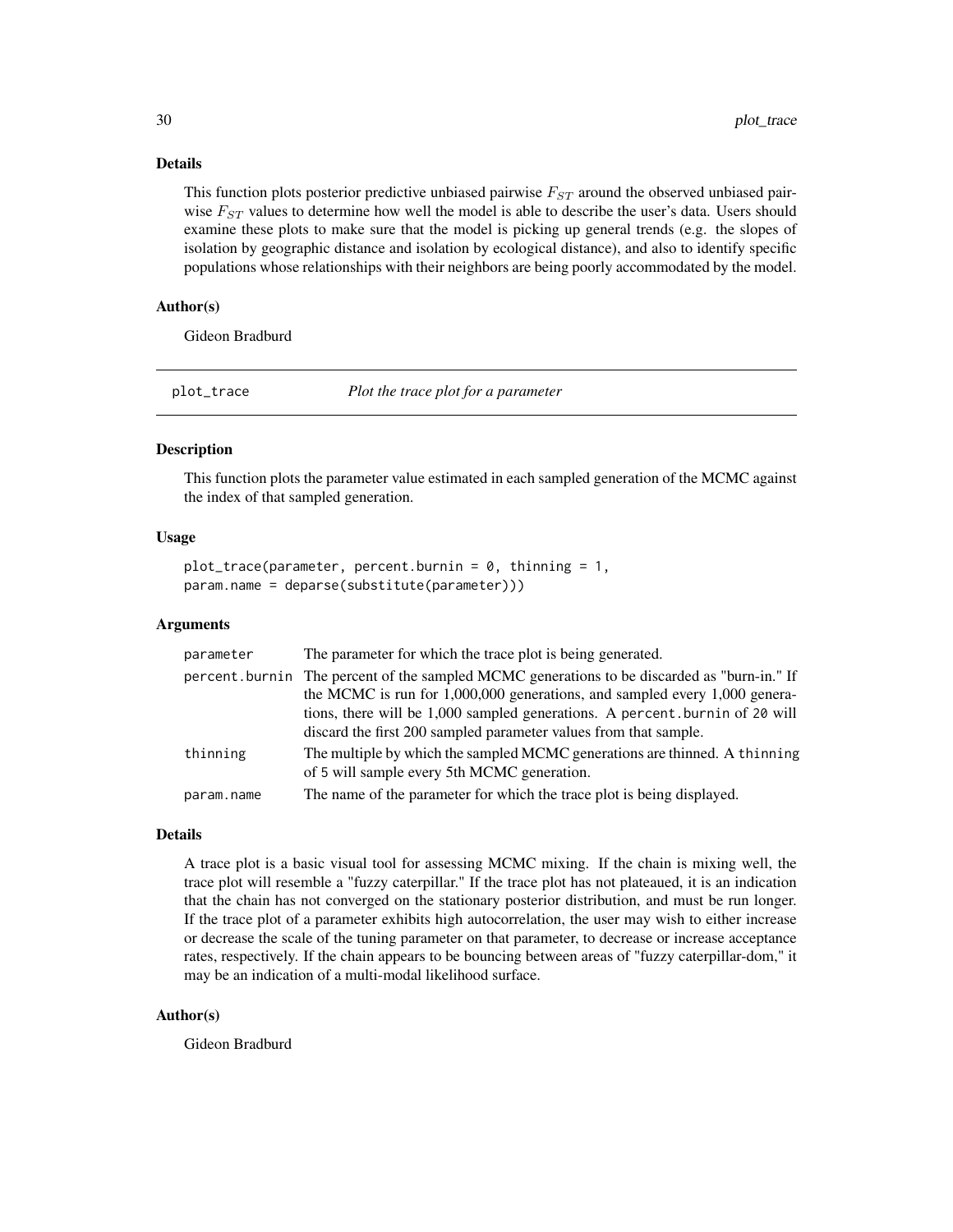<span id="page-30-0"></span>posterior.predictive.sample

*Generates posterior predictive samples*

# Description

This function simulates data using the inference model parameterized from the joint posterior of the MCMC and the observed independent variables  $(D_{ij} and E_{ij})$ . These posterior predictive samples can be compared to the observed data to see how well the model is able to describe the observed data.

#### Usage

```
posterior.predictive.sample(MCMC.output, posterior.predictive.sample.size, output.file,
prefix = "")
```
# Arguments

| MCMC.output                      | The standard MCMC output file generated from a BEDASSLE run.                                                                                                    |  |
|----------------------------------|-----------------------------------------------------------------------------------------------------------------------------------------------------------------|--|
| posterior.predictive.sample.size |                                                                                                                                                                 |  |
|                                  | The number of posterior predictive datasets the user wishes to simulate.                                                                                        |  |
| output.file                      | The name that will be assigned to the R object containing the posterior predictive<br>datasets. The suffix ".Robj" will be appended to the user-specified name. |  |
| prefix                           | If specified, this prefix will be added to the output file name.                                                                                                |  |

#### Details

This function simulates datasets like those the user analyzed with BEDASSLE, using the same independent variables (sample.sizes,  $D_{ij}$  and  $E_{ij}$ ) as in the user's dataset and plugging them into the inference model, which is parameterized by randomly drawing parameter values from the joint posterior output of the MCMC analysis. These posterior predictive simulated allelic count data are summarized as unbiased pairwise  $F_{ST}$  (using calculate.all.pairwise.Fst), which may then be compared to the observed unbiased pairwise  $F_{ST}$  to determine how well the model is able to describe the user's data. The output of posterior.predictive.sample can be visualized using plot.posterior.predictive.sample.

# Author(s)

Gideon Bradburd